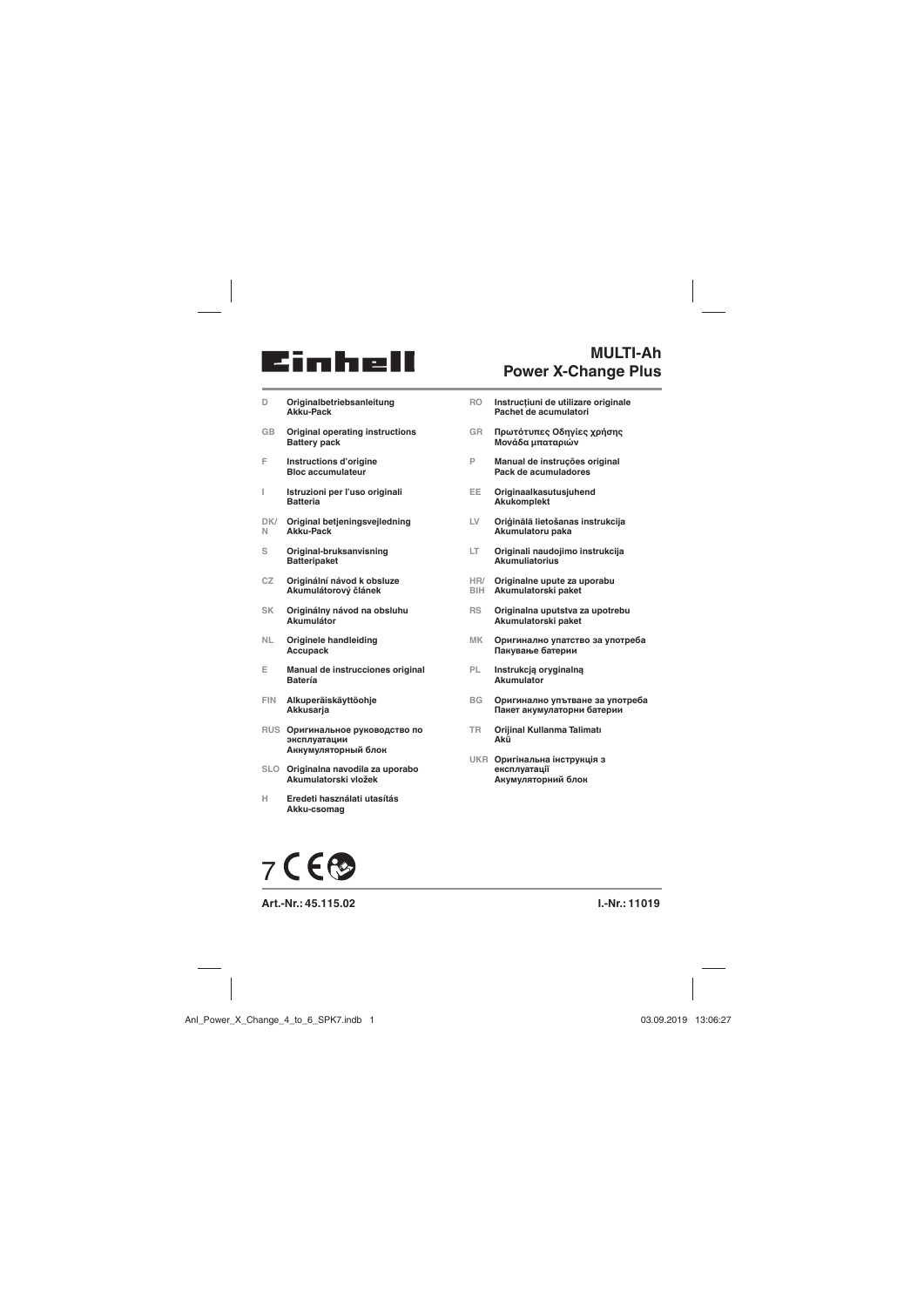

Die entsprechenden Sicherheitshinweise / Anweisungen fin-<br>den Sie in den Sicherheitshinweisen und der OriginalDetriebs-<br>anleitung des entsprechenden Gerätes. Warnung! Lesen Sie<br>alle Sicherheitshinweise und Anweisungen sorg **durch!**

**Beschreibung**  A - Taster für Akku-Kapazitätsanzeige B - Display für Akku-Kapazitätsanzeige

## **Umstellung des Akkus**

;<br>hen 2 Kapazitäten (4 Ah / 6 Ah) umgeschaltet werden.

 $\Box$ 

- 4,0 Ah (72 Wh) --> schonend für Akku dadurch etwa 3x längere Gesamtlebensdauer - 6,0 Ah (108 Wh) --> lange Laufzeit pro Akkuladung

## **Ausgeliefert wird der Akku mit 4,0 Ah (72 Wh).**

- 
- 
- Um zwischen 4,0 Ah und 6,0 Ah umzuschalten, gehen Sie wie folgt vor:<br>Achtung! Lesen Sie die Anweisungen komplett durch bevor Sie die Einstellung am Akku vornehmen!<br>1. Hallen Sie den Taster für die Akku-Kapazitätsanzeige (A
- 

Der Akku ist nun umgestellt und einsatzbereit.<br>Der Akku kann nur bei drücken der Zahl 4 bzw. 6 umgestellt werden. Andere Zahlen haben keine weitere Bedeutung.<br>Dieser Vorgang ist notwendig um ein versehentliches Umstellen z

Achtung! Damit der Li-Ionen Akku nach Sondervorschrift 188 versendet bzw. transportiert werden kann muss<br>dieser auf 4 Ah (72 Wh) eingestellt sein! Defekte Li-Ion Akkus dürfen nicht normal versendet werden! Kontaktie<br>ren Si **www.isc-gmbh.info**

**Akku-Kapazitätsanzeige**<br>Drücken Sie kurz auf den Taster für Akku- Kapazitätsanzeige (A). Das Display (B) für Akku-Kapazitätsanzeige zeigt ihnen<br>erst den Ladezustand in % und die aktuell eingestellte Kapazität hintereinand

**Hinweis!**<br>Der Ladezustand passt sich nach dem Umstellen auf 4 Ah oder 6 Ah entsprechend an und kann von der vorherigen Ein-<br>stellung abweichen. Hat der Akku z.B. in der Einstellung 4,0 Ah einen Ladezustand von 100% und wi

**Fehler Codes**

| Code            | Ursache                                                         | Behebung                                                                                      |  |
|-----------------|-----------------------------------------------------------------|-----------------------------------------------------------------------------------------------|--|
| F <sub>01</sub> | Der Akku ist zu heiß (z.B. durch direkte<br>Sonneneinstrahlung) | Bewahren Sie ihn einen Tag bei Raumtemperatur (ca.<br>$20^{\circ}$ C) auf.                    |  |
| F <sub>02</sub> | Der Akku ist zu kalt                                            | Bewahren Sie ihn einen Tag bei Raumtemperatur (ca.<br>$20^\circ$ C) auf.                      |  |
| F <sub>03</sub> | Der Akku ist überlastet                                         | Entfernen Sie den Akku vom Gerät und versuchen Sie<br>es erneut. Keine Veränderung: siehe F01 |  |
| F <sub>04</sub> | Der Akku ist defekt                                             | Ein defekter Akku darf nicht mehr verwendet werden.                                           |  |
| F <sub>05</sub> | Der Akku ist teiltiefentladen                                   | Laden Sie den Akku auf                                                                        |  |

 $-2 -$ 

Anl\_Power\_X\_Change\_4\_to\_6\_SPK7.indb 2 03.09.2019 13:06:28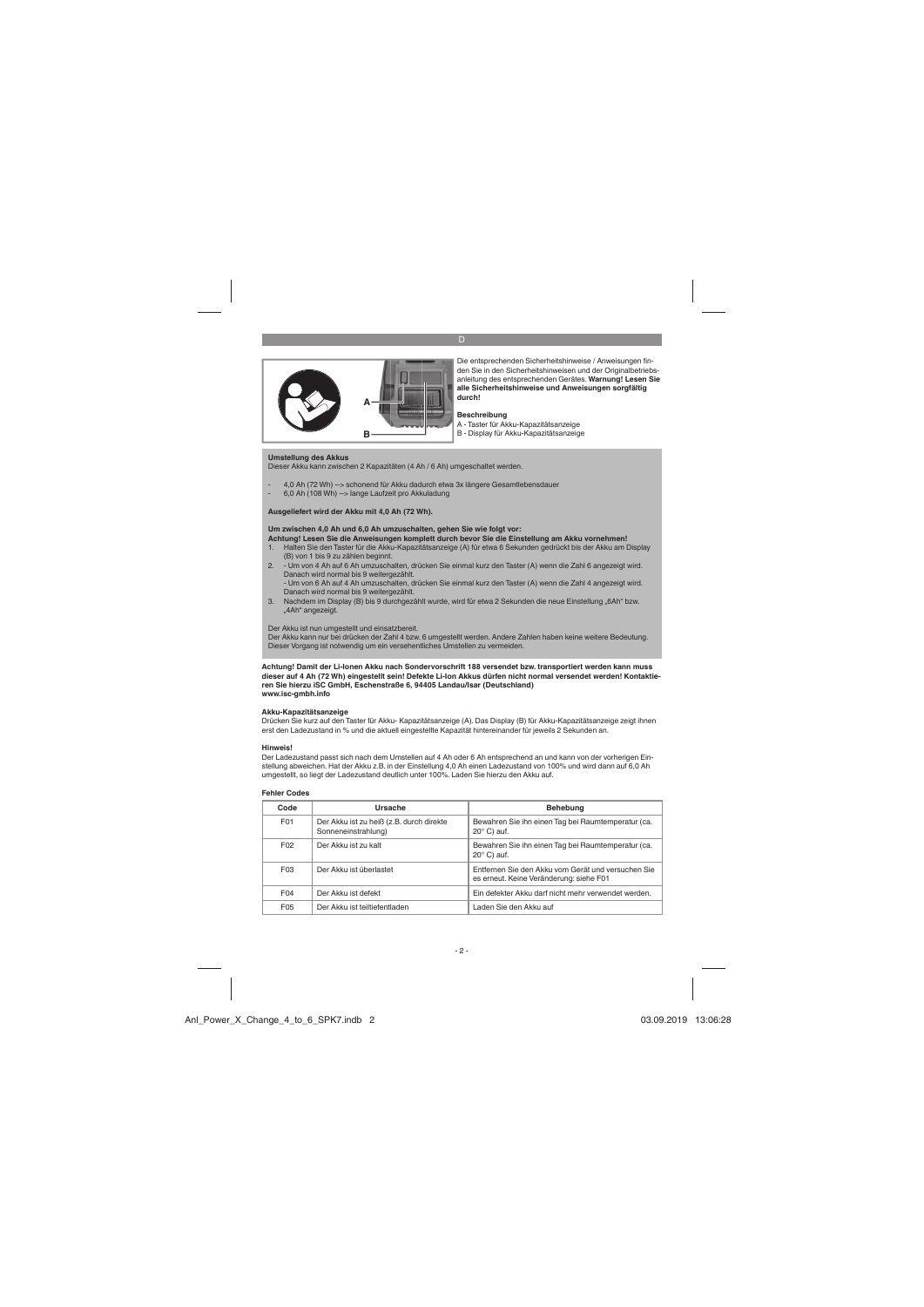GB



The corresponding safety information / instructions can be found in the safety information and original operating instruc-tions issued for the equipment. Warning! **Read all the safety information and instructions carefully!**

**Description**  A - Button for battery charge level indicator B - Display for battery charge level indicator

**Changing the battery** This battery can be switched between 2 charge levels (4 Ah / 6 Ah).

- 4.0 Ah (72 Wh) --> better for the battery, extending its total life by about 3 times - 6.0 Ah (108 Wh) --> long operating time per battery charge

 $\Box$ 

## **The battery is supplied with 4.0 Ah (72 Wh).**

- -
- To switch between 4.0 Ah and 6.0 Ah, proceed as follows:<br>
Important! Read the instructions through completely before changing the battery setting!<br>
1. Hold the button for the battery charge level indicator (A) down for ab
- 

The battery is now switched and ready for use.<br>The battery can only be switched if the number 4 or 6 is pressed. Other numbers do not have any significance<br>This process is essential in order to avoid switching over inadver

Important! According to special provision 188, the lithium-ion battery must always be set to 4 Ah (72 Wh) before<br>it can be shipped or transported! Faulty lithium-ion batteries must never be shipped in the ordinary mail! Pl **www.isc-gmbh.info**

Battery charge level indicator<br>Press the battery charge level indicator button (A) briefly. The display (B) for the battery charge level indicator initially dis-<br>plays the charge status in % and then the current set charge

## **Important!**

The charge status adjusts automatically after a switch to 4 Ah or 6 Ah and can differ from the previous setting. If the battery<br>has a charge status of 100 % when set to 4.0 Ah, for instance, and is then switched to 6.0 Ah,

**Error codes**

| Code            | Cause                                                   | Remedy                                                                        |
|-----------------|---------------------------------------------------------|-------------------------------------------------------------------------------|
| F <sub>01</sub> | The battery is too hot (e.g. due to direct<br>sunlight) | Store it at room temperature (approx. 20° C) for one<br>day.                  |
| F <sub>02</sub> | The battery is too cold                                 | Store it at room temperature (approx. 20° C) for one<br>day.                  |
| F <sub>03</sub> | The battery is overloaded.                              | Remove the battery from the equipment and try it<br>again. No change: see F01 |
| F <sub>04</sub> | The battery is defective                                | A defective battery is not allowed to be used any more.                       |
| F <sub>05</sub> | The battery is partially fully discharged               | Recharge the battery.                                                         |

- 3 -

Anl\_Power\_X\_Change\_4\_to\_6\_SPK7.indb 3 03.09.2019 13:06:29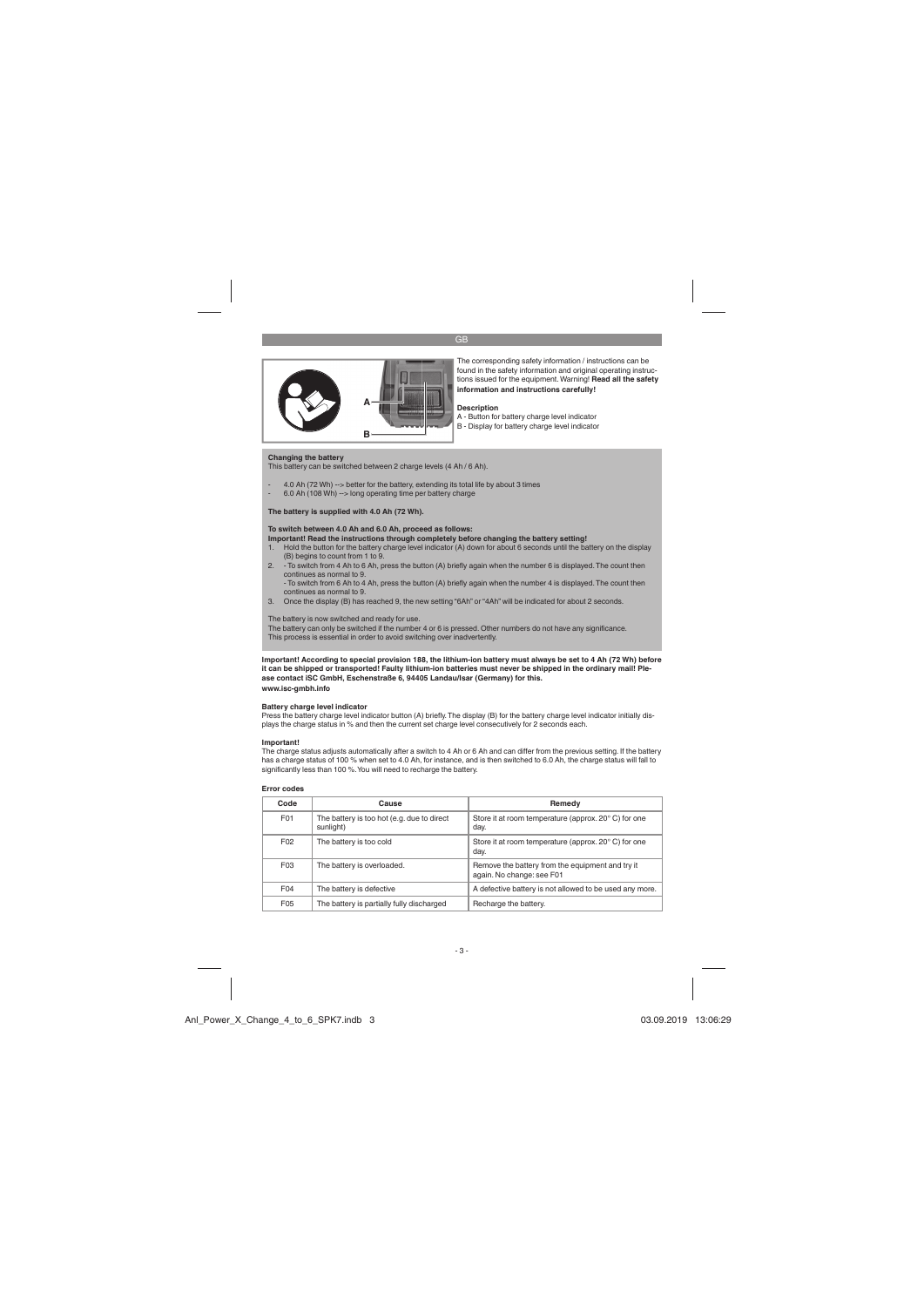

F

Vous trouverez les consignes de sécurité / instructions correspondantes dans les consignes de sécurité et le mode d'emploi<br>d'origine de l'appareil. Avertissement ! Veuillez lire attentive-<br>ment toutes les consignes de sécu

**Description** A - Bouton-poussoir pour l'indicateur de charge de

l'accumulateur B - Écran pour l'indicateur de charge de l'accumulateur

## **Modification de l'accumulateur**<br>Cet accumulateur peut être commuté entre 2 capacités (4 Ah / 6 Ah).

- 4,0 Ah (72 Wh) --> ménage l'accumulateur, durée de vie totale environ 3x plus longue - 6,0 Ah (108 Wh) --> grande longévité par charge d'accumulateur

## L'accumulateur est livré avec 4,0 Ah (72 Wh).

- 
- 
- Pour commuter entre 4,0 Ah et 6,0 Ah, procéder comme suit :<br>
Attention I Lisez l'ensemble des instructions avant de procéder au réglage sur l'accumulateur !<br>
1. Maintenz le bouton-poussoir pour l'indicateur de charge de l'
- 

L'accumulateur est maintenant modifié et prêt à l'emploi.<br>L'accumulateur peut uniquement être modifié en appuyant sur le chiffre 4 ou 6. Les autres chiffres n'ont pas d'autre<br>signification. Cette mesure est nécessaire afin

Attention ! Pour que l'accumulateur Li-lons puisse être envoyé et transporté selon le règlement spécial 188,<br>celui-ci doit être réglé sur 4 Ah (72 Wh) ! Les accumulateurs Li-lons ne doivent pas être envoyés normalement !<br>C **www.isc-gmbh.info**

I**ndicateur de charge de l'accumulateur**<br>Appuyez brièvement sur le bouton-poussoir pour l'indicateur de charge de l'accumulateur (A). L'écran (B) pour l'indicateur<br>de charge de l'accumulateur vous indique d'abord l'état de

## **Remarque !**

L'état de charge s'adapte en conséquence après le passage à 4 Ah ou 6 Ah et peut diverger de celui du réglage précé-<br>dent. Si l'accumulateur a par ex. un état de charge de 100 % avec le réglage 4,0 Ah et que l'on passe à 6

| . . | . |  |  |
|-----|---|--|--|
|     |   |  |  |
|     |   |  |  |

| Code            | Origine                                                                   | Élimination                                                                         |
|-----------------|---------------------------------------------------------------------------|-------------------------------------------------------------------------------------|
| F <sub>01</sub> | L'accumulateur est trop chaud (par ex. expo-<br>sition directe au soleil) | Conservez-le pendant une journée à température ambi-<br>ante (env. $20^{\circ}$ C). |
| F <sub>02</sub> | L'accumulateur                                                            | Conservez-le pendant une journée à température ambi-<br>ante (env. $20^{\circ}$ C). |
| F <sub>03</sub> | L'accumulateur est surchargé                                              | Retirez l'accumulateur de l'appareil et réessayez Pas de<br>modification : voir F01 |
| F <sub>04</sub> | L'accumulateur est défectueux                                             | Un accumulateur défectueux ne doit plus être utilisé.                               |
| F <sub>05</sub> | L'accumulateur est en partie en décharge<br>profonde.                     | Chargez l'accumulateur                                                              |

- 4 -

Anl\_Power\_X\_Change\_4\_to\_6\_SPK7.indb 4 03.09.2019 13:06:30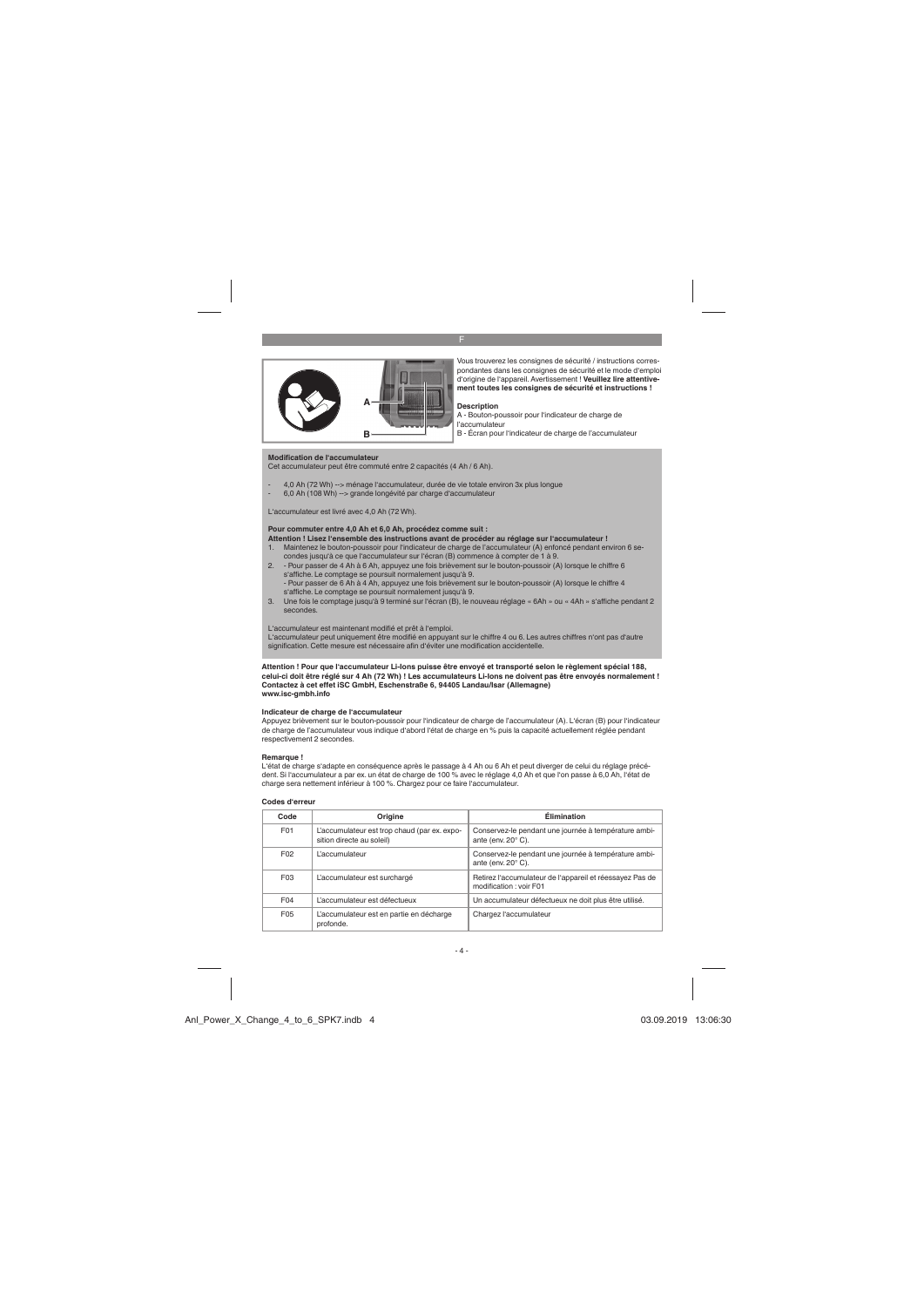

Le avvertenze di sicurezza e le istruzioni del presente dispositivo non sono riportate separatamente, ma insieme alle istruzioni originali del rispettivo apparecchio. **Avvertimento! Leggete attentamente tutte le avvertenze di sicurezza e le istruzioni!**

**Descrizione** A - Pulsante per indicazione di carica della batteria B - Display per indicazione di carica della batteria

## **Cambio di impostazione della batteria** Questa batteria può essere impostata su 2 capacità (4 Ah / 6 Ah).

- 4,0 Ah (72 Wh) --> minore sollecitazione della batteria per una durata utile complessiva 3 volte maggiore - 6,0 Ah (108 Wh)--> lunga durata di funzionamento ad ogni ricarica della batteria

## **La batteria viene fornita con impostazione 4,0 Ah (72 Wh).**

- 
- Per passare da 4,0 Ah a 6,0 Ah e viceversa procedeta nel modo seguente:<br>Attenzionel Leggete attentamente le listruzioni per l'uso prima di impostare la batteria!<br>1. Tenete premuto il pulsante per l'indicazione di carica de
- 

L'impostazione della batteria è stata modificata e la batteria è pronta per l'uso. L'impostazione della batteria può esse:<br>re modificata solo premendo il numero 4 ovvero 6. Le altre cifre non hanno alcun ulteriore signific

Attenzione! La batteria agli ioni di litio deve essere impostata su 4 Ah (72 Wh) per essere spedita ovvero tras-<br>portata secondo la disposizione speciale 188! Le batterie agli ioni di litio difettose non devono essere sped

## **Indicazione di carica della batteria**

Premete brevemente il pulsante per l'indicazione di carica della batteria (A). Il display (B) per l'indicazione di carica della<br>batteria riporta prima per ca. 2 secondi lo stato di carica in % e poi la capacità attualmente

Avvertenza!<br>Dopo aver modificato l'impostazione a 4 Ah o 6 Ah lo stato di carica si adegua e il suo valore può differire da quello prece-<br>dente. Per es. se la batteria ha uno stato di carica del 100% con l'impostazione 4,0

| Codici di errore |                                                                                |                                                                                           |  |
|------------------|--------------------------------------------------------------------------------|-------------------------------------------------------------------------------------------|--|
| Codice           | Causa                                                                          | Soluzione                                                                                 |  |
| F <sub>01</sub>  | La batteria è troppo calda (per es. a causa<br>di esposizione diretta al sole) | Tenetela per un giorno a temperatura ambiente (ca.<br>$20^{\circ}$ C).                    |  |
| F <sub>02</sub>  | La batteria è troppo fredda                                                    | Tenetela per un giorno a temperatura ambiente (ca.<br>$20^\circ$ C).                      |  |
| F <sub>03</sub>  | La batteria è sovraccarica                                                     | Togliete la batteria dall'apparecchio e provate di nuovo.<br>Nessun cambiamento: vedi F01 |  |
| F <sub>04</sub>  | La batteria è difettosa                                                        | Una batteria difettosa non deve più venire usata.                                         |  |
| F <sub>05</sub>  | La batteria è in parte scaricata a fondo                                       | Caricatela                                                                                |  |

- 5 -

Anl\_Power\_X\_Change\_4\_to\_6\_SPK7.indb 5 03.09.2019 13:06:31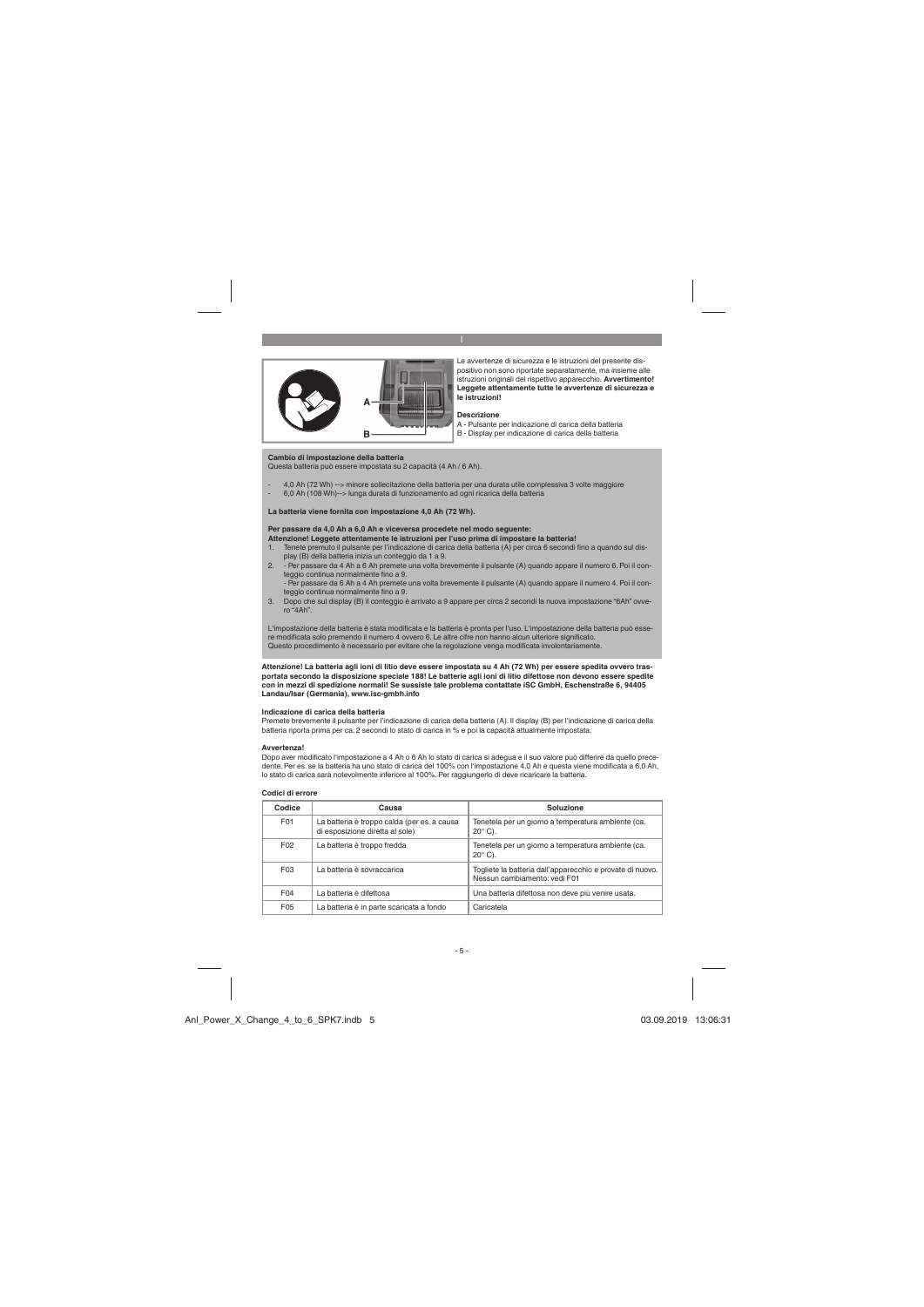DK/N



De gældende sikkerhedsanvisninger / anvisninger findes i sikkerhedsanvisningerne og i den originale betjeningsvejledning<br>kerhedsanvisningerne og i den originale betjeningsvejledning<br>Advarsel! Læs alle sikkerhedsanvisninger

**Beskrivelse** A - Knap til akku-kapacitetsindikator B - Display til akku-kapacitetsindikator

**Omstilling af akkumulatorbatteri** Dette akkumulatorbatteri kan omstilles mellem 2 kapaciteter (4 Ah / 6 Ah).

 $\Box$ 

- 4,0 Ah (72 Wh) --> skåner akkumulatorbatteri, af den grund 3 x så lang samlet levetid - 6,0 Ah (108 Wh)--> lang driftstid pr. akkuladning

## **Akkumulatorbatteriet udleveres med 4,0 Ah (72 Wh).**

- 
- Der skiltes mellem 4,0 Ah og 6,0 Ah på folgende måde:<br>
Pas på! Læs instruktionerne helt igennem, for du begynder at indstille på akkumulatorbatteriet!<br>
1. Tryk på knappen til akku-kapacitetsindikatoren (A) og hold den nede
- 
- 

Nu er akkumulatorbatteriet omstillet og klar til brug.<br>Akkumulatorbatteriet kan kun omstilles ved at trykke på tallet 4 eller 6. Andre tal har ingen yderligere betydning.<br>Denne fremgangsmåde er nødvendig for at undgå en ti

# Pas på! Li-Ion akkumulatorbatteriet kan kun sendes og transporteres iht. den specielle forskrift 188, hvis den<br>er indstillet på 4 Ah (72 Wh)! Defekte Li-Ion akkumulatorbatterier må ikke sendes normalt! Kontakt iSC GmbH,<br>Es

## **Akku-kapacitetsindikator**

Tryk kort på knappen til akku-kapacitetsindikator (A). Displayet (B) til akku-kapacitetsindikator viser først ladetilstanden i % og så den aktuelt indstillede kapacitet i 2 sekunder.

## **Bemærk!**

Ladetilstanden tilpasser sig efter omstillingen til 4 Ah eller 6 Ah og kan afvige fra den tidligere indstilling. Har akkumulator-<br>batteriet f.eks. i indstillingen 4,0 Ah en ladetilstand på 100%, og skiftes der så til 6,0 A

## **Fejl Codes**

| Code            | Ársag                                                                         | Afhjælpning                                                                                 |
|-----------------|-------------------------------------------------------------------------------|---------------------------------------------------------------------------------------------|
| F <sub>01</sub> | Akkumulatorbatteriet er for varmt (f.eks.<br>som følge af direkte solstråler) | Opbevar det en dag ved stuetemperatur (ca. 20°C).                                           |
| F <sub>02</sub> | Akkumulatorbatteriet er for koldt                                             | Opbevar det en dag ved stuetemperatur (ca. 20°C).                                           |
| F <sub>03</sub> | Akkumulatorbatteriet er overbelastet                                          | Fjern akkumulatorbatteriet fra produktet og forsøg en<br>gang til. Ingen forandring: se F01 |
| F <sub>04</sub> | Akkumulatorbatteriet er defekt                                                | Et defekt akkumulatorbatteri må ikke længere bruges.                                        |
| F <sub>05</sub> | Akkumulatorbatteriet er til dels dybt afladet                                 | Oplad akkumulatorbatteriet                                                                  |

- 6 -

Anl\_Power\_X\_Change\_4\_to\_6\_SPK7.indb 6 03.09.2019 13:06:32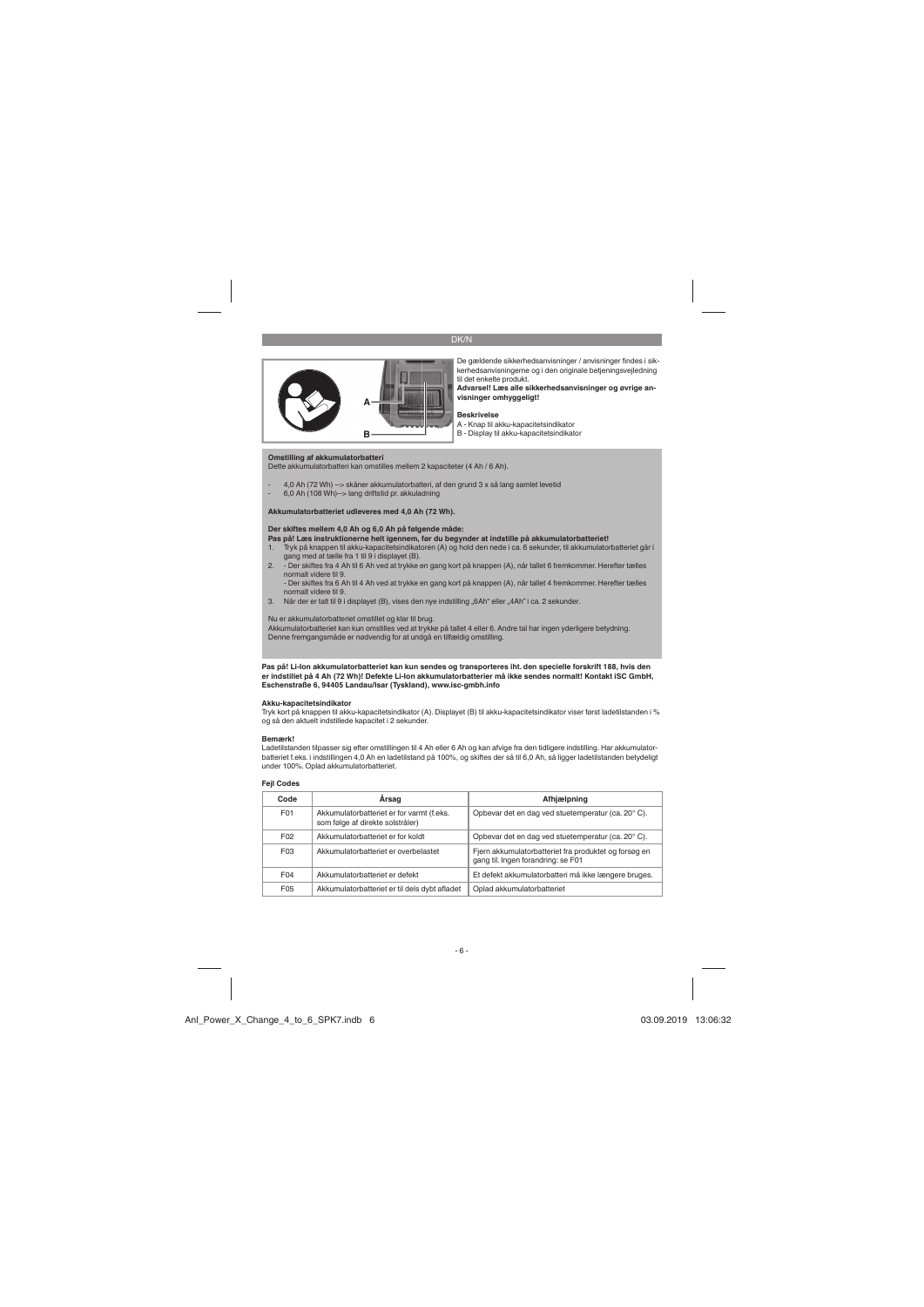



Motsvarande säkerhetsanvisningar / instruktioner finns i sä-<br>kerhetsanvisningarna och original-bruksanvisningen till resp.<br>maskin.<br>**Varning! Läs igenom alla säkerhetsanvisningar och inst**-

**ruktioner noggrant.**

**Beskrivning** A - Knapp för indikering av batteriets kapacitet B - Display för indikering av batteriets kapacitet

**Ställa om batteriet** Detta batteri kan skiftas mellan två olika kapaciteter (4 Ah / 6 Ah).

- 4,0 Ah (72 Wh) --> mer skonsamt för batteriet, ger ungefär 3 ggr längre livslängd - 6,0 Ah (108 Wh)--> längre drifttid efter varje laddningstillfälle

 $\Box$ 

## **Batteriet levereras med 4,0 Ah (72 Wh).**

**B**

- 
- Gör så hä**r för att ställa om batteriett mellan 4,0 Ah och 6,0 Ah:**<br>**Obs! Läs igenom instruktionerna komplett innan du ställer om batteriet!**<br>1. Håll knappen för indikering av batteriets kapacitet (A) intryckt i ungefär 6
	-
- 

Batteriet har nu ställts om och är klart för användning.<br>Batteriet kan endast ställas om om siffran 4 eller 6 trycks in. Andra siffror är utan betydelse.<br>Denna åtgärd behövs för att undvika att batteriet ställs om av misst

Obs! För att Li-jon-batteriet ska kunna sändas resp. transporteras enligt specialföreskriften 188, ska detta först<br>ställas in 4 Ån (72 Wh)! Defekta Li-jon-batterier får inte sändas på normalt sätt! Kontakta iSC GmbH, Esche **www.isc-gmbh.info**

**Kapacitetsindikering för batteriet**<br>Tryck kort på knappen (A) för indikering av batteriets kapacitet. På displayen (B) för indikering av batteriets kapacitet visas<br>laddningsnivån i % och aktuellt inställd kapacitet efter

## **Märk**

Laddningsnivån anpassas efter omställningen till 4 Ah eller 6 Ah och kan avvika från den tidigare inställningen. Om batte-<br>riet t.ex. har laddningsnivå 100 % i inställningen med 4,0 Ah, och sedan ställs om till 6,0 Ah så k

## **Felkoder**

| Kod             | Orsak                                                     | Åtaärd                                                                       |
|-----------------|-----------------------------------------------------------|------------------------------------------------------------------------------|
| F <sub>01</sub> | Batteriet är för hett (t.ex. av direkt solstrål-<br>nina) | Förvara batteriet i rumstemperatur under en dag (ca.<br>$20^{\circ}$ C).     |
| F <sub>02</sub> | Batteriet är för kallt                                    | Förvara batteriet i rumstemperatur under en dag (ca.<br>$20 °C$ ).           |
| F <sub>03</sub> | Batteriet är överbelastat.                                | Ta ut batteriet ur trycksprutan och försök igen. Ingen<br>förändring: se F01 |
| F <sub>04</sub> | Batteriet är defekt                                       | Du får inte längre använda ett defekt batteri.                               |
| F <sub>05</sub> | Batteriet är djupurladdat                                 | Batteriet mâste laddas                                                       |

- 7 -

Anl\_Power\_X\_Change\_4\_to\_6\_SPK7.indb 7 03.09.2019 13:06:33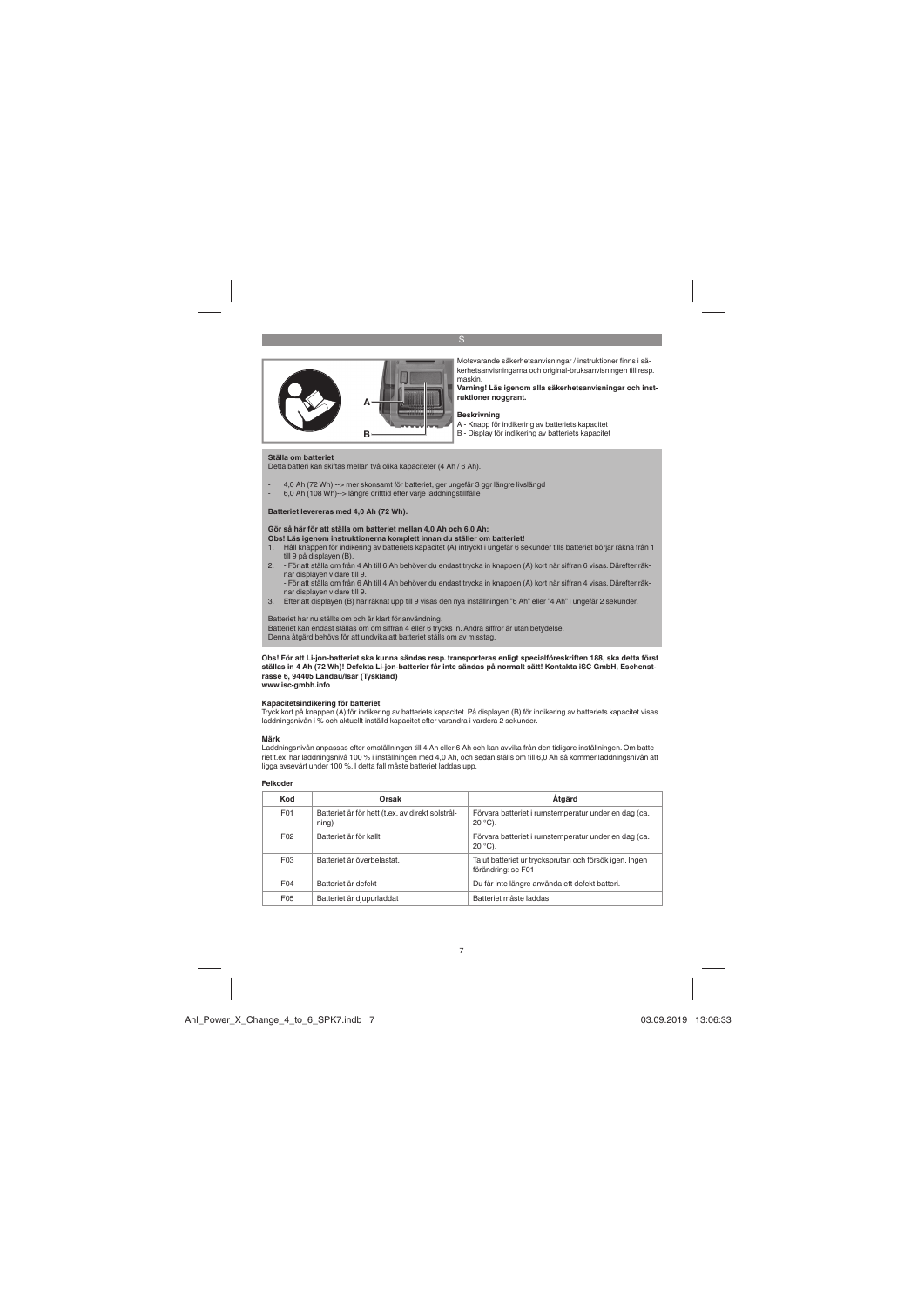CZ



Příslušné bezpečnostní pokyny / instrukce naleznete v bezpečnostních pokynech a originálním návodu k obsluze<br>příslušného přístroje. **Varování! Přečtěte si pečlivě všechny**<br>**bezpečnostní pokyny a instrukce!** 

Popis A – Tlačítko indikace kapacity akumulátoru B – Displej indikace kapacity akumulátoru

**Přepnutí akumulátoru** Tento akumulátor lze přepínat mezi dvěma kapacitami (4 Ah / 6 Ah).

- 4,0 Ah (72 Wh) --> stav šetrný vůči akumulátoru, výsledkem je cca 3x delší životnost - 6,0 Ah (108 Wh)--> dlouhá výdrž na jedno nabití akumulátoru

 $\Box$ 

## **Akumulátor se dodává nastavený na 4,0 Ah (72 Wh).**

- 
- 
- Pro přepínání mezi 4,0 Ah a 6,0 Ah postupujte následovně:<br>
Pozor! Než začnete provádět změnu nastavení akumulátoru, přečtěte si kompletně pokyny!<br>
1. Podržte lačítko indikace kapacity akumulátoru (A) stisknuté po dobu cca
- 

Akumulátor je přepnutý a připravený k provozu.<br>Akumulátor lze přepnout pouze stisknutím při zobrazení číslic 4 a 6. Ostatní číslice nemají žádný význam.<br>Tento postup je nutný, aby se předešlo neúmyslnému přepnutí.

# Pozor! Aby bylo možné lithium-iontový akumulátor v souladu se zvláštním předpisem 188 zasílat jako zásil-<br>ku resp. přepravovat, musí být nastaven na 4 Ah (72 Wh)! Defektní lithium-iontové akumulátory se nesmějí<br>normálně za

I**ndikace kapacity akumulátoru**<br>Stiskněte krátce tlačítko indikace kapacity akumulátoru (A). Displej (B) indikace kapacity akumulátoru vám nejprve zobrazí<br>stav nabití v % a poté aktuální nastavenou kapacitu po dobu vždy 2

**Upozornění!**<br>Stav nabítí se při přepnutí na 4 Ah nebo 6 Ah příslušně změní a může se lišit od předchozího nastavení. Pokud má akumu-<br>látor např. při nastavení 4,0 Ah stav nabítí 100 % a přepne se na 6,0 Ah, pak bude stav

**Kódy chyb**

| Kód              | Příčina                                                                               | Odstranění                                                                  |
|------------------|---------------------------------------------------------------------------------------|-----------------------------------------------------------------------------|
| F <sub>01</sub>  | Akumulátor je příliš horký (např. v důsledku<br>vystavení přímému slunečnímu záření). | Uskladněte akumulátor na jeden den při pokojové<br>teplotě (cca 20 °C).     |
| F <sub>02</sub>  | Akumulátor je příliš studený.                                                         | Uskladněte akumulátor na jeden den při pokojové<br>teplotě (cca 20 °C).     |
| F <sub>0</sub> 3 | Akumulátor je přetížený.                                                              | Akumulátor odstraňte z přístroje a zkuste to znovu.<br>Beze změny: viz F01. |
| F <sub>04</sub>  | Akumulátor je defektní.                                                               | Defektní akumulátor se již nesmí nabíjet.                                   |
| F <sub>05</sub>  | Akumulátor je zčásti hluboce vybitý.                                                  | Akumulátor nabiite.                                                         |

- 8 -

Anl\_Power\_X\_Change\_4\_to\_6\_SPK7.indb 8 03.09.2019 13:06:34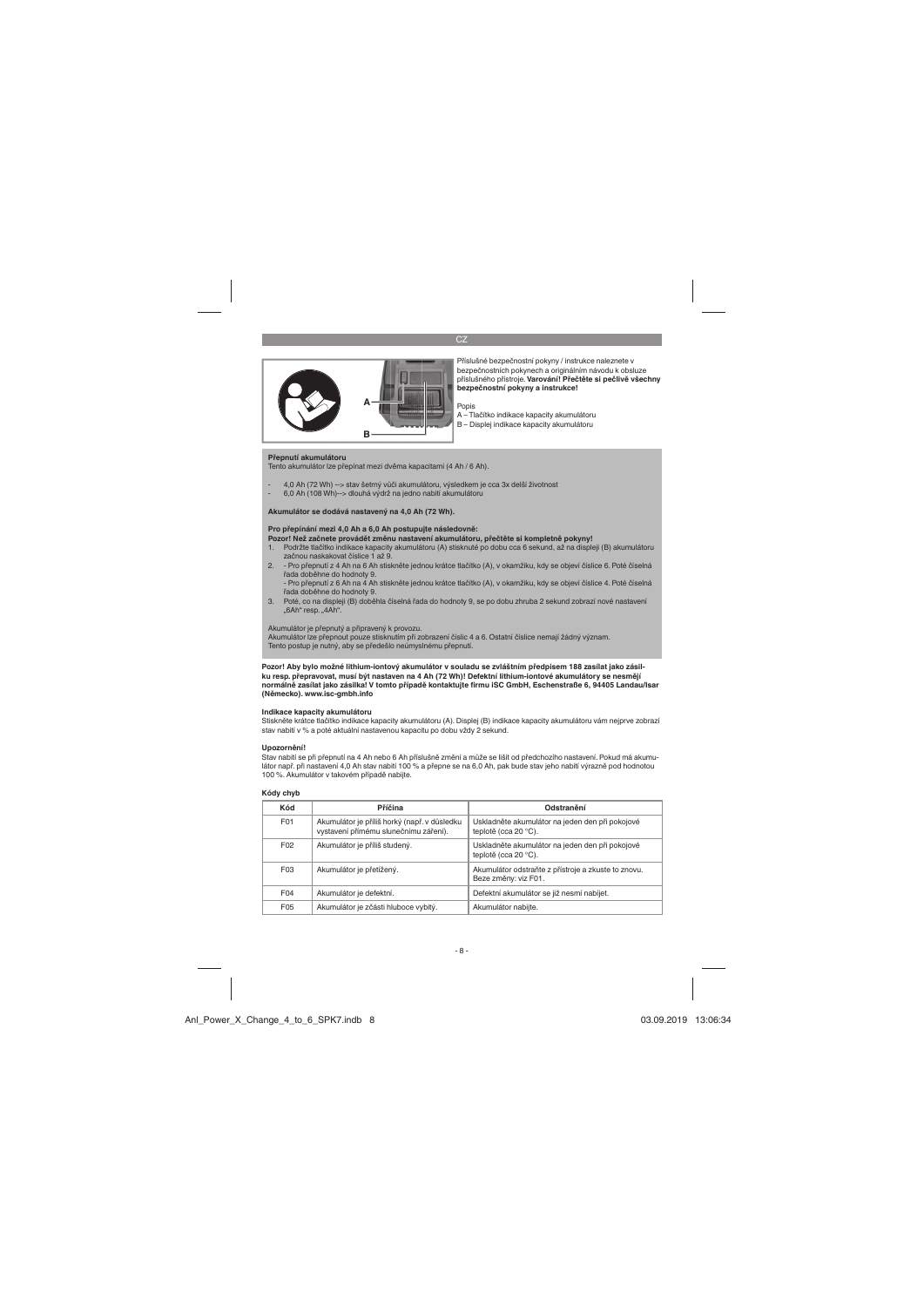**SK** 



Príslušné bezpečnostné predpisy/pokyny nájdete v<br>bezpečnostných pokynoch a originálnom návode na obsluhu<br>príslušného prístroja.<br>**Varovanie! Starostlivo si prečítajte všetky <b>bezpečnostné** 

**predpisy a pokyny!**

**Opis** A - Tlačidlo zobrazenia kapacity akumulátora B - Displej zobrazenia kapacity akumulátora

**Prestavenie akumulátora** Tento akumulátor sa dá prestaviť medzi 2 kapacitami (4 Ah/6 Ah).

- 4,0 Ah (72 Wh) --> šetrné pre akumulátor, preto 3x dlhšia celková životnosť 6,0 Ah (108 Wh)--> dlhá prevádzková doba na jedno nabitie akumulátora
- **Akumulátor sa dodáva s nastavením na 4,0 Ah (72 Wh).**

- 
- Pri preprinari medzi 4,0 Ah a 6,0 Ah postupujite nasledovne:<br>Pozor! Pred vykonaním nastavení na akumulátore si prečítajte kompletný návod!<br>1. Tlačidlo zobrazenia kapacity akumulátora (A) držte sltačené približne 6 sekúnd,
	-
- 
- 

Akumulátor je teraz prestavený a pripravený na použitie.<br>Akumulátor sa dá prestaviť len pri stlačení čísla 4, resp. 6. Ostatné čísla nemajú žiadny ďalší význam.<br>Tento postup je potrebný na to, aby sa zabránilo neúmyselnému

Pozor! Aby sa lítium-iónový akumulátor dal odosielať, resp. prepravovať v súlade s osobitným ustanovením<br>188, musí byť nastavený na 4 Ah (72 Wh)! Poškodené lítium-iónové akumulátory sa nesmú bežne odosielať! V<br>takomto príp

**Zobrazenie kapacity akumulátora**<br>Zatlačte krátko na tlačidlo zobrazenia kapacity akumulátora (A). Displej (B) zobrazenia kapacity akumulátora vám najprv<br>zobrazi stav nabitia v % a potom aktuálne nastavenú kapacitu, vždy n

**Upozornenie!**<br>Stav nabitia sa po prestavení na 4 Ah alebo 6 Ah príslušne prestaví, jeho hodnota sa môže lišiť od predchádzajúceho<br>nastavenia. Ak má napríklad akumulátor v nastavení 4,0 Ah stav nabitia 100 % a potom sa pre

**Chybové kódy**

| Kód             | Príčina                                                                           | Odstránenie poruchy                                                                     |  |
|-----------------|-----------------------------------------------------------------------------------|-----------------------------------------------------------------------------------------|--|
| F <sub>01</sub> | Akumulátor je príliš horúci (napr. v dôsledku<br>priameho dopadu slnečných lúčov) | Uskladnite ho na jeden deň pri izbovej teplote (cca<br>$20^{\circ}$ C).                 |  |
| F <sub>02</sub> | Akumulátor je príliš studený                                                      | Uskladnite ho na jeden deň pri izbovej teplote (cca<br>$20^{\circ}$ C).                 |  |
| F <sub>03</sub> | Akumulátor je preťažený                                                           | Odpojte akumulátor zo zariadenia a skúste ho pripojiť<br>znovu. Žiadna zmena: pozri F01 |  |
| F <sub>04</sub> | Akumulátor je poškodený                                                           | Poškodený akumulátor sa nesmie ďalej používať.                                          |  |
| F <sub>05</sub> | Akumulátor je čiastočne hĺbkovo vybitý                                            | Akumulátor nabite                                                                       |  |

- 9 -

Anl\_Power\_X\_Change\_4\_to\_6\_SPK7.indb 9 03.09.2019 13:06:35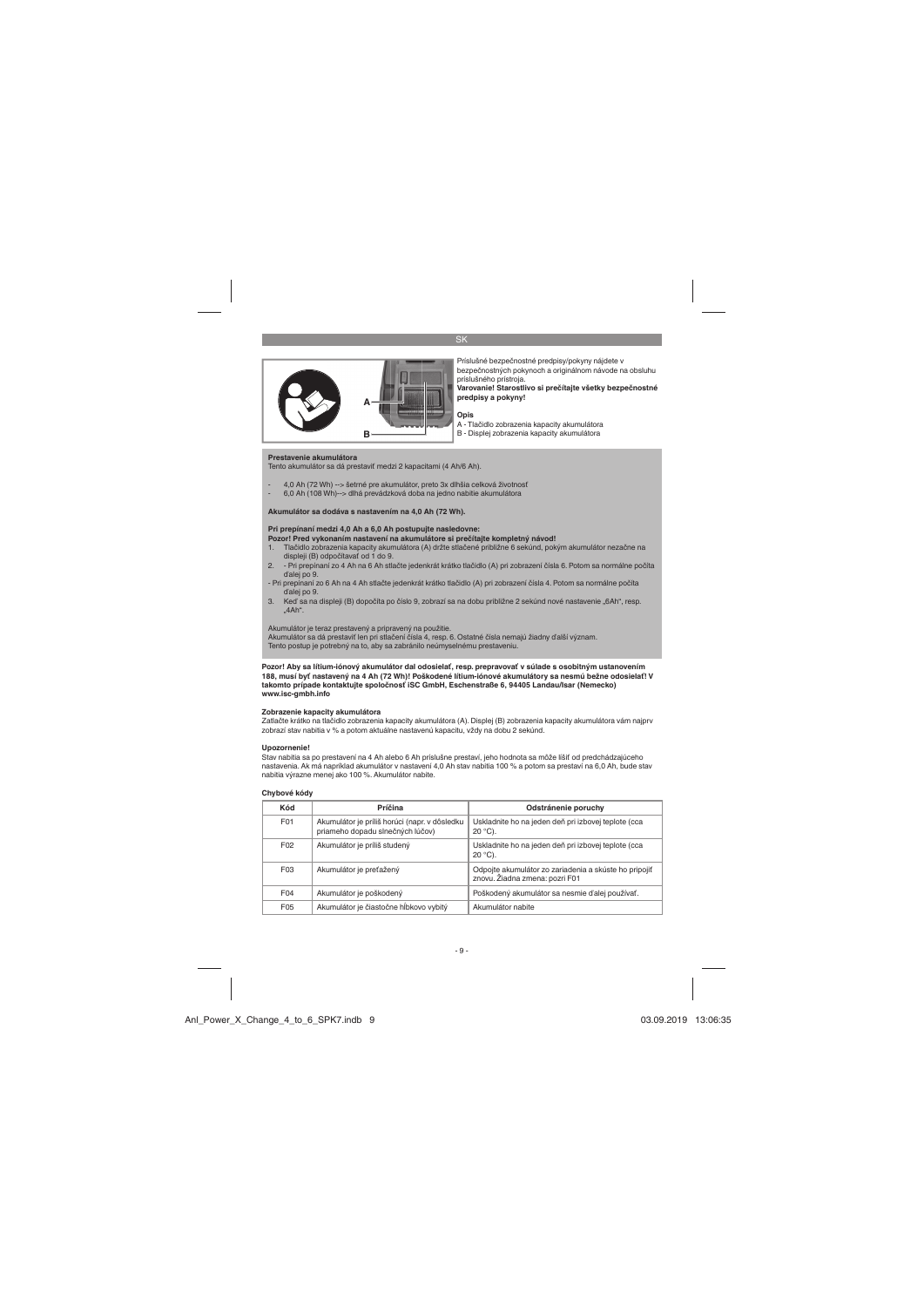

- De bijhorende veiligheidsinstructies/aanwijzingen vindt u in<br>de veiligheidsinstructies en de originele handleiding van het<br>betreffende apparaat.<br>Waarschuwing I Lees alle veiligheidsinstructies en aanwi-<br>izingen aandachtig
- **Beschrijving**

A - Knop voor accu-capaciteitsindicatie B - Display voor accu-capaciteitsindicatie

# **Omstelling van de accu**

j **van de accu**<br>kan tussen 2 capaciteiten (4 Ah / 6 Ah) worden omgeschakeld.

 $\Box$ 

- 4,0 Ah (72 Wh) --> ontziet de accu, daardoor ongeveer 3x langere totale levensduur 6,0 Ah (108 Wh) --> lange looptijd per acculading
- 

## **De accu wordt geleverd met 4,0 Ah (72 Wh).**

- 
- Om tussen 4,0 Ah en 6,0 Ah om te schakelen moet u als volgt te werk gaan:<br>Opgelet! Lees de aanwijzingen volledig door, voordat u de instelling aan de accu uitvoert!<br>1. Houd de knop voor de accu-capaciteitsindicatie (A) ong
- 

De accu is nu omgesteld en operationeel. De accu kan alleen worden omgesteld door de knop in te drukken bij het<br>getal 4 resp. 6. Andere getallen hebben geen verdere betekenis.<br>Deze procedure is noodzakelijk om per ongeluk

Opgelet! Opdat de Li-Ion accu volgens speciaal voorschrift 188 kan worden verzonden resp. getransporteerd,<br>moet deze zijn ingesteld op 4 Ah (72 Wh)! Defecte Li-Ion accu's mogen niet normaal worden verzonden! Neem<br>hiervoor

## **Accu-capaciteitsindicatie**

Druk kort op de knop voor accu-capaciteitsindicatie (A). Het display (B) voor accu-capaciteitsindicatie geeft u eerst de laadtoestand in % en daarna de momenteel ingestelde capaciteit gedurende telkens 2 seconden aan.

**Aanwijzing!**<br>De laadtoestand past zich na het omstellen op 4 Ah of 6 Ah dienovereenkomstig aan en kan afwijken van de vorige instel-<br>ling. Als de accu bijv. in de instelling 4,0 Ah een laadtoestand van 100% bezit en dan w

**Foutcodes**

| Code            | Oorzaak                                                         | Oplossing                                                                                |
|-----------------|-----------------------------------------------------------------|------------------------------------------------------------------------------------------|
| F <sub>01</sub> | Der Akku ist zu heiß (z.B. durch direkte<br>Sonneneinstrahlung) | Bewaar hem een dag bij ruimtetemperatuur<br>(ca. 20° C).                                 |
| F <sub>02</sub> | De accu is te koud                                              | Bewaar hem een dag bij ruimtetemperatuur<br>$(ca.20^{\circ}$ C).                         |
| F <sub>03</sub> | De accu is overbelast                                           | Verwijder de accu uit het apparaat en probeer het<br>opnieuw. Geen verandering: zie F01. |
| F <sub>04</sub> | De accu is defect                                               | Een defecte accu mag niet meer worden gebruikt.                                          |
| F <sub>05</sub> | De accu is gedeeltelijk diep ontladen                           | Laad de accu op.                                                                         |

- 10 -

Anl\_Power\_X\_Change\_4\_to\_6\_SPK7.indb 10 03.09.2019 13:06:36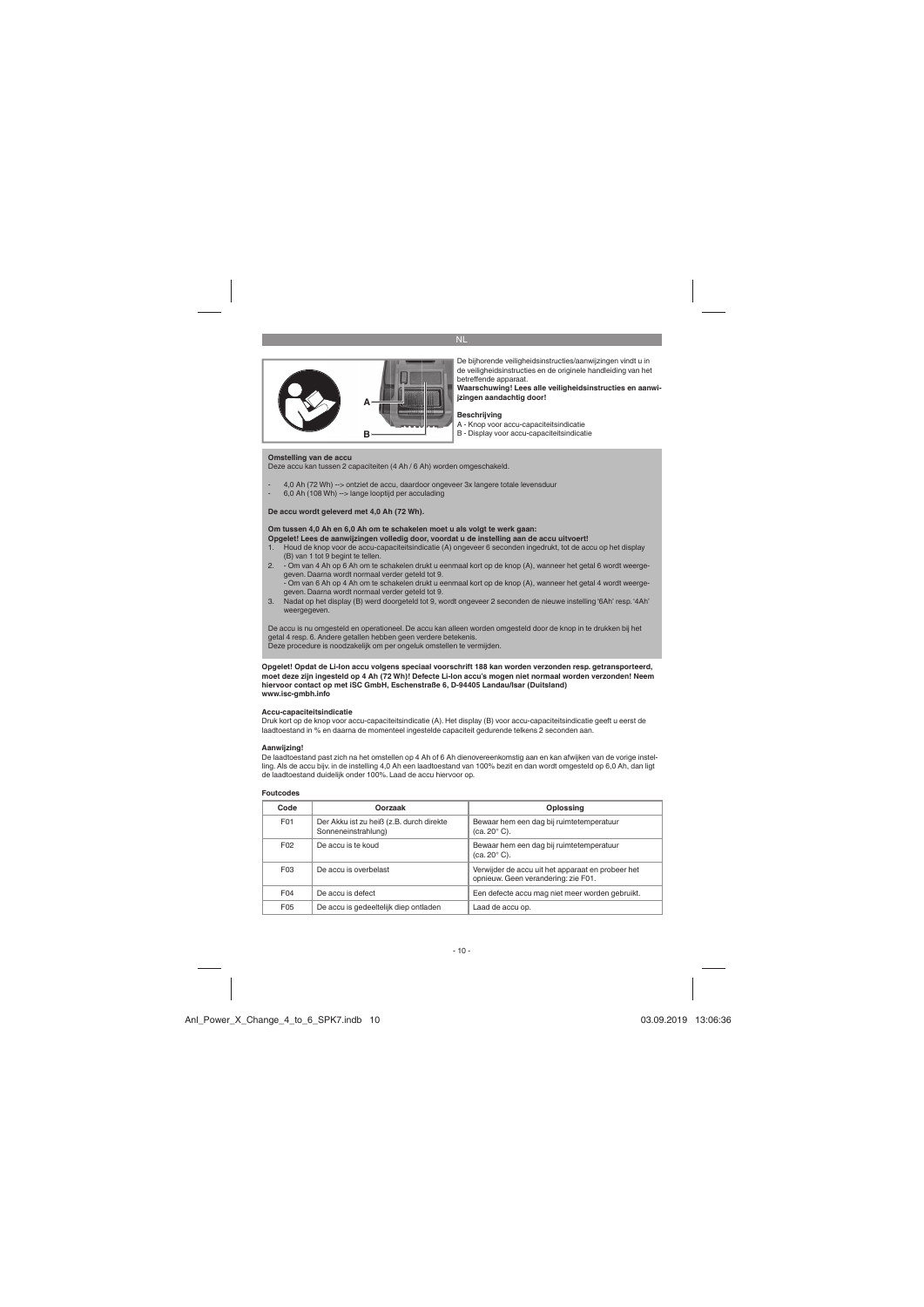

Encontrará las instrucciones de seguridad/indicaciones per-<br>tinentes en las instrucciones de seguridad y en el manual de<br>instrucciones original del aparato en cuestión. ¡**Aviso! ;Leer**<br>atentamente todas las instrucciones d **indicaciones!** 

**Descripción** A - Botón para indicar la capacidad de la batería B - Display para visualizar la capacidad de la batería

**Cambio del ajuste de la batería** Esta batería puede cambiar entre 2 capacidades (4 Ah/6 Ah).

- 4,0 Ah (72 Wh) --> protege la batería, por lo que su vida útil total dura aprox. 3 veces más - 6,0 Ah (108 Wh)--> autonomía más larga por cada carga

## **La batería se suministra con 4,0 Ah (72 Wh).**

- 
- Para cambiar entre 4,0 Ah y 6,0 Ah, proceder de la siguiente forma:<br>
jAtención! <sub>I</sub>Es preciso leer integramente las instrucciones antes de realizar ajustes en la batería!<br>
1. Mantener el botón para indicar la capacidad de
- 

El ajuste de la batería está ahora cambiado y está lista para su uso.<br>El ajuste de la batería solo se puede cambiar pulsando los números 4 o 6. El resto de números no sirven para nada.<br>Este proceso es necesario con el fin

¡Atención! Para poder enviar o transportar la batería de iones de litio conforme a la disposición especial alema<br>na 188, tiene que estar ajustada a 4 Ah (72 Wh). Las baterías de iones de litio defectuosas no se pueden envi **nia). www.isc-gmbh.info**

I**ndicador de capacidad de batería**<br>Pulsar brevemente el botón para indicar la capacidad de la batería (A). El display (B) para visualizar la capacidad de la<br>batería muestra primero durante 2 segundos el estado de carga en

¡**Advertencia!**<br>El estado de carga se adapta a la capacidad ajustada de 4 Ah o 6 Ah, por lo que puede variar con respecto al ajuste an-<br>terior. Es decir, si la batería tiene un estado de carga de 100% en la capacidad 4,0 A

## **Códigos de fallo**

| codidos de fallo |                                                                                  |                                                                             |  |
|------------------|----------------------------------------------------------------------------------|-----------------------------------------------------------------------------|--|
| Código           | Causa                                                                            | Solución                                                                    |  |
| F <sub>01</sub>  | La batería está demasiado caliente (p. ej.,<br>debido a radiación solar directa) | Guardarla durante un día a temperatura ambiente<br>(aprox. 20°C).           |  |
| F <sub>02</sub>  | La batería está demasiado fría                                                   | Guardarla durante un día a temperatura ambiente<br>(aprox. $20^{\circ}$ C). |  |
| F <sub>03</sub>  | La batería está sobrecargada                                                     | Quitarla del aparato e intentarlo de nuevo. Ningún cam-<br>bio: véase F01   |  |
| F04              | La batería está defectuosa                                                       | Está prohibido emplear una batería defectuosa.                              |  |
| F05              | La batería está en parte totalmente descar-<br>gada                              | Cargar la batería                                                           |  |

- 11 -

Anl\_Power\_X\_Change\_4\_to\_6\_SPK7.indb 11 03.09.2019 13:06:37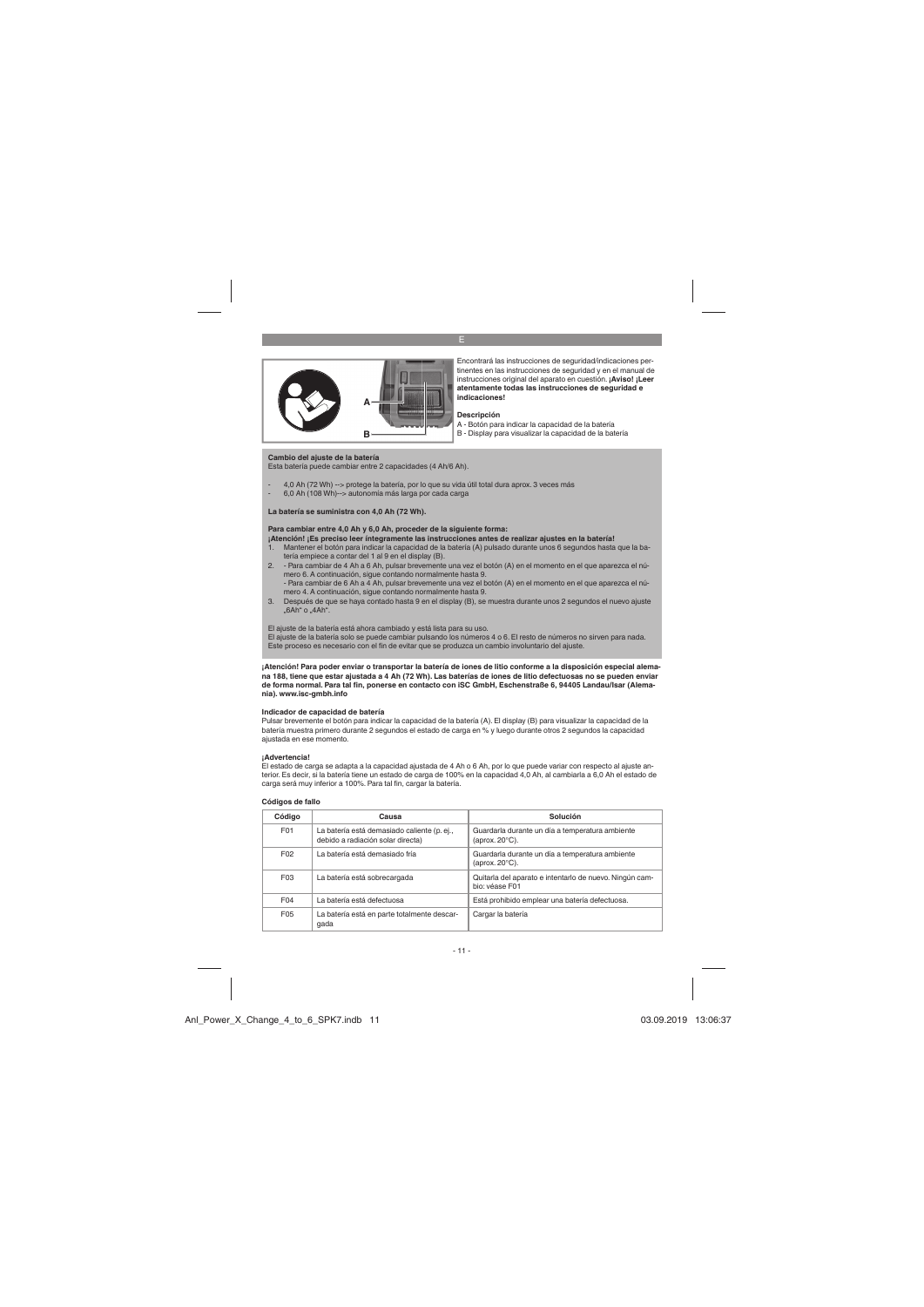

Laitetta koskevat turvllisuusmääräykset / ohjeet löydät kunkin<br>laitteen turvallisuusmääräyksistä ja alkuperäisestä käyttöoh-<br>jee**sta. Varoitus!**<br>L**ue kaikki turvallisuusmääräykset ja ohjeet huolellisesti kokonaan!**

**Kuvaus** A - Akun tehonnäytön painike A - Akun tehonnäytön näyttöruutu

**Akun vaihtokytkentä** Tässä akussa on 2 tehon (4 Ah / 6 Ah) välinen vaihtokytkentä.

- 4,0 Ah (72 Wh) --> hellävaraisempi akulle, siten noin 3-kertainen kokonaiselinaika - 6,0 Ah (108 Wh)--> pitkä käyttöaika yhdellä akun latauksella

 $\Box$ 

## **Akku on toimitettaessa säädetty arvoon 4,0 Ah (72 Wh).**

- 
- Kun haluat vaihtaa tehoa 4,0 Ah:n ja 6,0 Ah:n välillä, toimi seuraavasti:<br>Huomio! Lue ohjeet kokonaan, ennen kuin muutat akun säätöä!<br>1. Pidä akun tehonnäytön painiketta (A) painettuna n. 6 sekunnin ajan, kunnes akun näytö
	-
- 

Akku on nyt säädetty uudelleen ja valmis käyttöön.<br>Akun vaihtokytkentä tapahtuu vain numeroilla 4 ja 6. Muilla numeroilla ei ole mitään merkitystä.<br>Tämä on tarpeen, jotta vältetään epähuomiossa tapahtunut säädön muutos.

Huomio! Jotta litiumioniakku voidaan lähettää tai sitä kuljettaa, sen täytyy erikoissäädöksen 188 mukaan olla<br>säädettynä arvoon 4 Ah (72 Wh)! Viallisia litiumioniakkuja ei saa lähettää normaalisti! Ota tätä varten yhteyttä **www.isc-gmbh.info**

**Akun tehonnäyttö**<br>Paina akun tehonnäytön katkaisinta (A) lyhyesti. Akun tehonnäytön näyttöruudussa (B) näkyy ensin lataustila prosentteina<br>ja sen jälkeen säädetty teho, kukin 2 sekunnin ajan.

## **Viite!**

Lataustila sopeutuu vaihtokytkennän jälkeen teholle 4 Ah tai vastaavasti 6 Ah ja saattaa siksi poiketa edellisestä arvosta.<br>Jos akun lataustila esim. säädöllä 4,0 Ah on 100 % ja akku säädetään sitten teholle 6,0 Ah, niin a

## **Virhekoodit**

| Koodi           | Syy                                                                          | Poisto                                                                               |
|-----------------|------------------------------------------------------------------------------|--------------------------------------------------------------------------------------|
| F <sub>01</sub> | Akku on liian kuuma (esim. siihen kohdistu-<br>neen auringonpaisteen vuoksi) | Säilytä se yhden päivän ajan huoneenlämmössä (n.<br>$20^{\circ}$ C).                 |
| F <sub>02</sub> | Akku on liian kylmä                                                          | Säilytä se yhden päivän ajan huoneenlämmössä (n.<br>$20^{\circ}$ C).                 |
| F <sub>03</sub> | Akku on ylikuormitettu                                                       | Ota akku pois laitteesta ja yritä uudelleen. Jos muutos-<br>ta ei tapahdu: katso F01 |
| F <sub>04</sub> | Akussa on vika                                                               | Viallista akkua ei saa enää käyttää.                                                 |
| F <sub>05</sub> | Akku on osittain tyhjentynyt liian tyhjäksi                                  | Lataa akku täyteen                                                                   |

- 12 -

Anl\_Power\_X\_Change\_4\_to\_6\_SPK7.indb 12 03.09.2019 13:06:38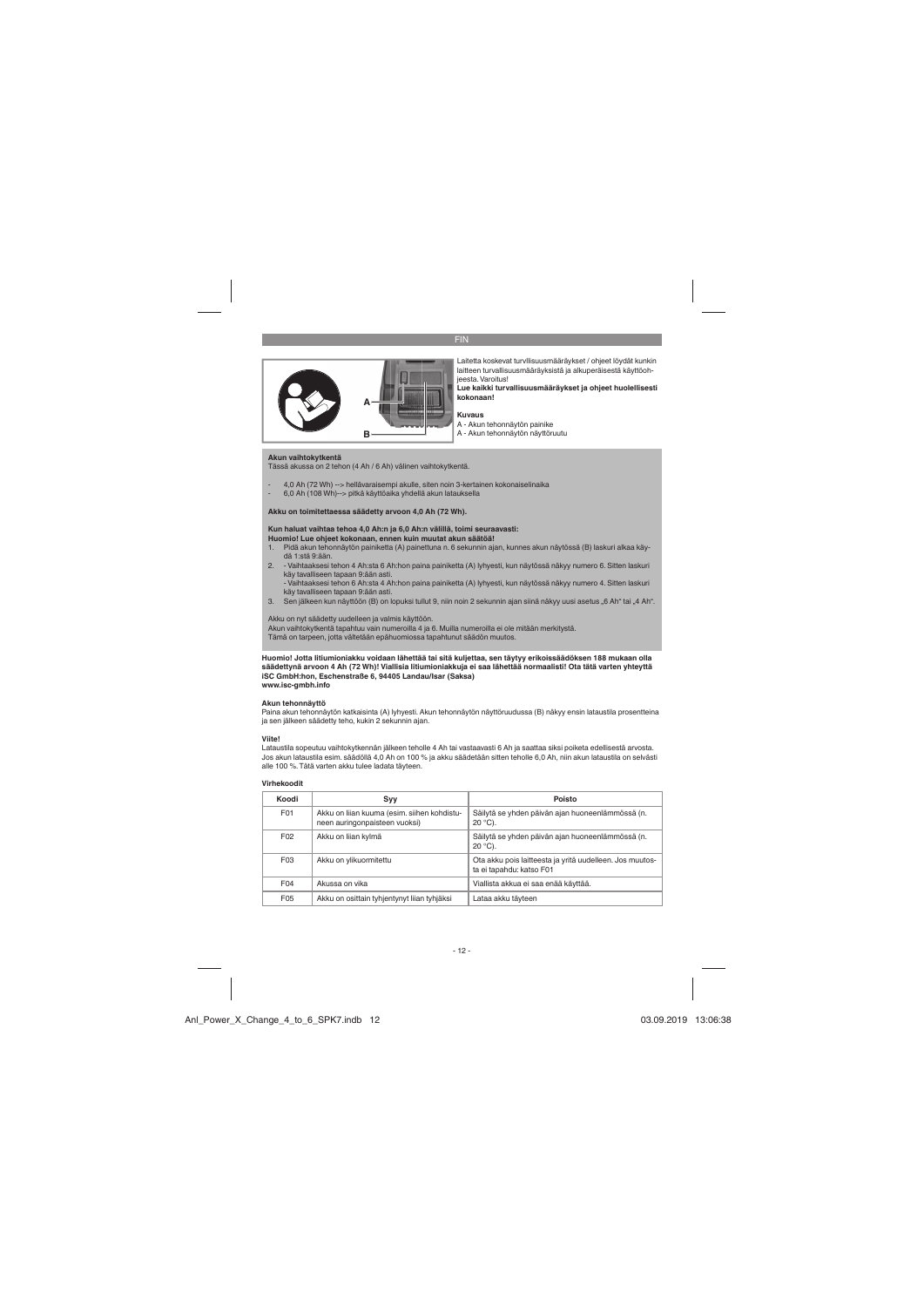

Соответствующие указания по технике безопасности<br>/ инструкции Вы найдете в указаниях по технике<br>безопасности и оригинальном руководстве по эксплуатации<br>определенного устройства. **Предупреждение!**<br>Вни**мательно прочтите все** 

**Наименование** A – кнопка индикации емкости аккумулятора В – дисплей индикации емкости аккумулятора

**Выбор значения емкости аккумулятора** Для данного аккумулятора можно установить одно из 2 значений емкости (4 А ч или 6 А ч).

- 4,0 А ч (72 Вт ч) --> увеличение общего срока службы аккумулятора приблизительно в 3 раза благодаря<br> щадящему режиму эксплуатации<br>- 6,0 А ч (108 Вт ч) --> продолжительное время работы на одном заряде
- 

 $D$ 

## **Аккумулятор поставляется с предустановленным значением емкости 4,0 А ч (72 Вт ч).**

- Для выбора значения 4,0 А ч и 6,0 А ч соблюдайте следующий порядок действий:<br>Внимание! Прежде чем приступить к настройке анкумулятора, полностью прочтите инструкции.<br>1. Нажмите кнопку индикации емкости аккумулятора (А) и
	-
- 

Теперь аккумулятор перенастроен и готов к использованию. Аккумулятор можно перенастроить только путем<br>выбора значения 4 или 6 с помощью нажатия кнопки. Другие цифры значения не имеют.<br>Данная процедура необходима для предо

Внимание! Для пересылни или перевозки литий-монного аккумулятора в соответствии с особым<br>предписанием 188 необходимо настроить значение его емкости на 4 А ч (72 Вт ч). Пересылка неисправных<br>литий-монных аккумуляторов в об

**Индикация емкости аккумулятора**<br>Коротко нажмите кнопку индикации емкости аккумулятора (А). На дисплее индикации емкости аккумулятора (В)<br>вначале отобразится степень зарядки аккумулятора в процентах, а затем – текущая нас

## **Указание!**

После настройки значения емкости 4 А ч или 6 А ч степень зарядки аккумулятора приходит в соответствие с этим<br>значением и может отличаться от предыдущей настройки. Например, если при значении емкости 4,0 А ч степень<br>зарядк

| Коды ошибок     |                                                                                     |                                                                                                        |
|-----------------|-------------------------------------------------------------------------------------|--------------------------------------------------------------------------------------------------------|
| Код             | Причина                                                                             | Устранение                                                                                             |
| F <sub>01</sub> | Аккумулятор слишком нагрелся (например,<br>под воздействием прямых солнечных лучей) | Оставьте его на один день в месте с комнатной<br>температурой (около 20 °С).                           |
| F <sub>02</sub> | Аккумулятор слишком холодный                                                        | Оставьте его на один день в месте с комнатной<br>температурой (около 20 °С).                           |
| F <sub>03</sub> | Аккумулятор перегружен                                                              | Извлеките аккумулятор из устройства и попробуйте<br>вставить его снова. Изменения отсутствуют: см. F01 |
| F <sub>04</sub> | Аккумулятор неисправен                                                              | Запрещено использовать неисправный аккумулятор.                                                        |
| F05             | Аккумулятор частично разряжен                                                       | Зарядите аккумулятор.                                                                                  |

- 13 -

Anl\_Power\_X\_Change\_4\_to\_6\_SPK7.indb 13 03.09.2019 13:06:39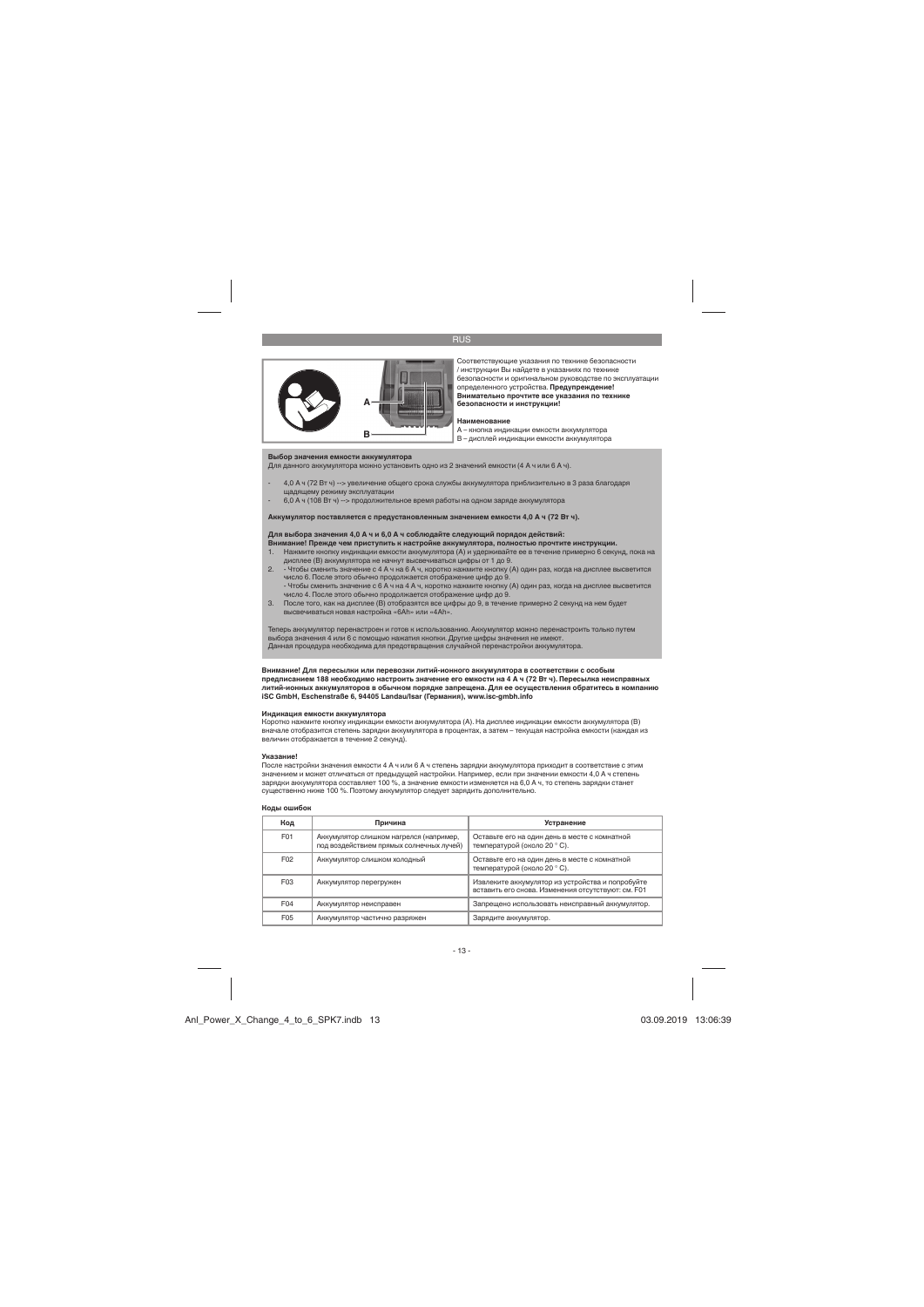SLO



Ustrezna varnostna navodila / napotke najdete v varnostnih navodilih in originalnih navodilih za uporabo ustrezne naprave. **Opozorilo! Natančno preberite vse varnostne napotke in navodila!**

**Opis** A - Tipka za prikaz kapacitete akumulatorja A - Tipka za prikaz kapacitete akumulatorja<br>B - Zaslon za prikaz kapacitete akumulatorja

**Preklapljanje akumulatorja** Ta akumulator lahko preklapljate med 2 kapacitetama (4 Ah / 6 Ah).

- 4,0 Ah (72 Wh) --> varuje akumulator in podaljša skupno življenjsko dobo za pribl. 3x - 6,0 Ah (108 Wh) --> daljši čas teka na polnjenje akumulatorja

## **Akumulator je dobavljen s 4,0 Ah (72 Wh).**

- 
- Za preklop med 4,0 Ah in 6,0 Ah ravnajte tako:<br>Pozor! Pred izvajanjem nastavitev na akumulatorju preberite celotna navodila!<br>1. Držite tipko za prikaz kapacitete akumulatorja (A) približno 6 sekund, dokler ne začne akumula
	-
- 
- 

Akumulator je sedaj preklopljen in pripravljen na uporabo.<br>Akumulator lahko preklopite le s pritiskanjem pri številki 4 ali 6. Druge številke ne pomenijo ničesar.<br>Ta postopek je potreben za preprečitev nenamernega preklopa

Pozor! Da bi lahko litij-ionski akumulator poslali ali transportirali v skladu s posebnim predpisom 188, mora biti<br>nastavljen na 4 Ah (72 Wh)! Okvarjenih litij-ionskih akumulatorjev ni dovoljeno pošiljati kot običajno! Obr **www.isc-gmbh.info**

**Prikaz kapacitete akumulatorja**<br>Priitsnite na tipko za prikaz kapacitete akumulatorja (A). Zaslon (B) za prikaz kapacitete akumulatorja najprej prikaže stan-<br>je polnosti v % in aktualno nastavljeno kapaciteto eno za drugo

## **Napotek!**

Stanje polnosti se ustrezno prilagaja po prestavitvi na 4 Ah ali 6 Ah in lahko odstopa od nastavitev. Će ima akumulator pri<br>nastavitvi 4,0 Ah stanje polnosti 100 % in ga nato preklopite na 6,0 Ah, je stanje polnosti močno

## **Kode napak**

| Kode            | Vzrok                                                                       | Odpravljanje motnje                                                                  |
|-----------------|-----------------------------------------------------------------------------|--------------------------------------------------------------------------------------|
| F <sub>01</sub> | Akumulator je prevroč (npr. zaradi nepos-<br>rednega vpliva sončnih žarkov) | En dan ga shranite pri sobni temperaturi (pribl. 20 °C).                             |
| F <sub>02</sub> | Akumulator je prehladen                                                     | En dan ga shranite pri sobni temperaturi (pribl. 20 °C).                             |
| F <sub>03</sub> | Akumulator je preobremenjen                                                 | Akumulator odstranite od naprave in poskusite ponov-<br>no. Ni spremembe: glejte F01 |
| F <sub>04</sub> | Akumulator je okvarjen                                                      | Okvarjenega akumulatorja več ne smete polniti.                                       |
| F <sub>05</sub> | Akumulator je delno globoko izpraznjen                                      | Napolnite akumulator                                                                 |

- 14 -

Anl\_Power\_X\_Change\_4\_to\_6\_SPK7.indb 14 03.09.2019 13:06:40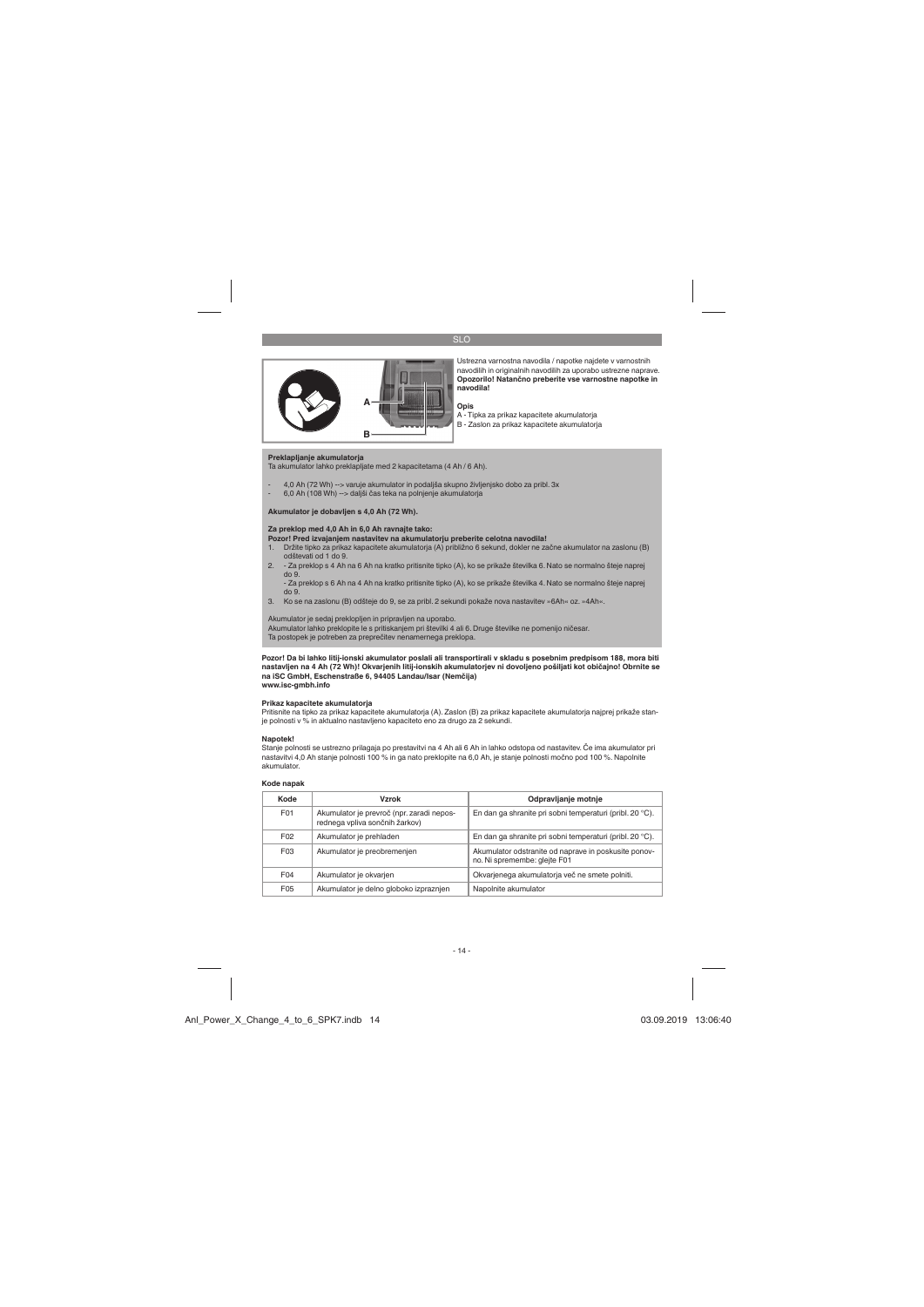

A megfelelő biztonsági utasítások / utalások a megfelelő<br>készülék biztonsági utasításaiban és az eredeti üzemeltetési<br>tímutatóban találhatóak.<br>**Figyelmeztetés! Olvasson minden biztonsági utasítást és<br>utalást gondosan át!** 

**Leírás**<br>A - gomb az akku-kapacitás kijelzéséhez<br>B - képernyő az akku-kapacitás kijelzéséhez

**Az akku átállítása** Ezt az akkut 2 kapacitás között (4 Ah / 6 Ah) lehet átkapcsolni.

- 4,0 Ah (72 Wh) --> kimélő az akku részére, ezáltal 3x hosszabb összélettartam. - 6,0 Ah (108 Wh) --> hosszú futamidő akkutöltésenként

 $\Box$ 

## **Az akku 4,0 Ah-val (72 Wh) lesz leszállítva.**

- 
- Ahhoz, hogy a 4,0 Ah és a 6,0 Ah között átkapcsoljon, járjon a következő képpen el:<br>Figyelem I Olvassa teljesen végig az utasításokat mielőti beállítást végezne el az akkun!<br>1. Az akku-kapacitás kijelző (A) gombját körülbe
- 

Az akku most át van állítva és használatra kész.<br>Az akkut csak a 4-es ill. a 6-os számnál történő nyomással lehet átállítani. A többi számnak nincs további jelentése.<br>Ez az eljárás azért szükséges, hogy elkerülje a véletle

Figyelem! Ahhoz, hogy az akkut a 188-as különleges előírás szerint póstázni ill. szállítani lehesen azt a 4 Ah-ra<br>(72 Wh) muszáj beállítani. Defektes Li-Ion akkukat nem szabad normális úton póstázni! Kontaktálja ehhez az<br>I **www.isc-gmbh.info**

## **Akku- kapacitás kijelzés**

Nyomja meg röviden az akku-kapacitás kijelzés (A) gombját. Az akku-kapacitás kijelzés képernyője (B) egymás után 2-2 másodpercig kimutatja elősször a töltésállapotot %-ban majd az aktuálisan beállított kapacitást.

**Utasítás!**<br>A 4 Ah-ra vagy a 6 Ah-ra való átállítás után megfelelően hozzá illeszkedik a töltésállapot és eltérhet az előzőleges beállí-<br>tástól. Ha az akku például a 4,0 Ah beállításnál egy 100%-os töltési állapottal rende

**Hiba-kódok**

| Kód             | Ok                                                            | Elhárítás                                                                                    |
|-----------------|---------------------------------------------------------------|----------------------------------------------------------------------------------------------|
| F <sub>01</sub> | Túl forró az akku (például a direkt napbe-<br>sugárzás által) | Tárolja egy napig szobahőmérsékletnél (kb. 20°C).                                            |
| F <sub>02</sub> | Túl hideg az akku.                                            | Tárolja egy napig szobahőmérsékletnél (kb. 20°C).                                            |
| F <sub>03</sub> | Túl van terhelve az akku                                      | Távolítsa el az akkut a készülékről és próbálja meg<br>úiból, Nincs változás: Lásd az F01-et |
| F <sub>04</sub> | Defektes az akku.                                             | Egy defektes akkut nem szabad többet használni.                                              |
| F <sub>05</sub> | Részben mélymerült az akku.                                   | Töltse fel az akkut                                                                          |

- 15 -

Anl\_Power\_X\_Change\_4\_to\_6\_SPK7.indb 15 03.09.2019 13:06:41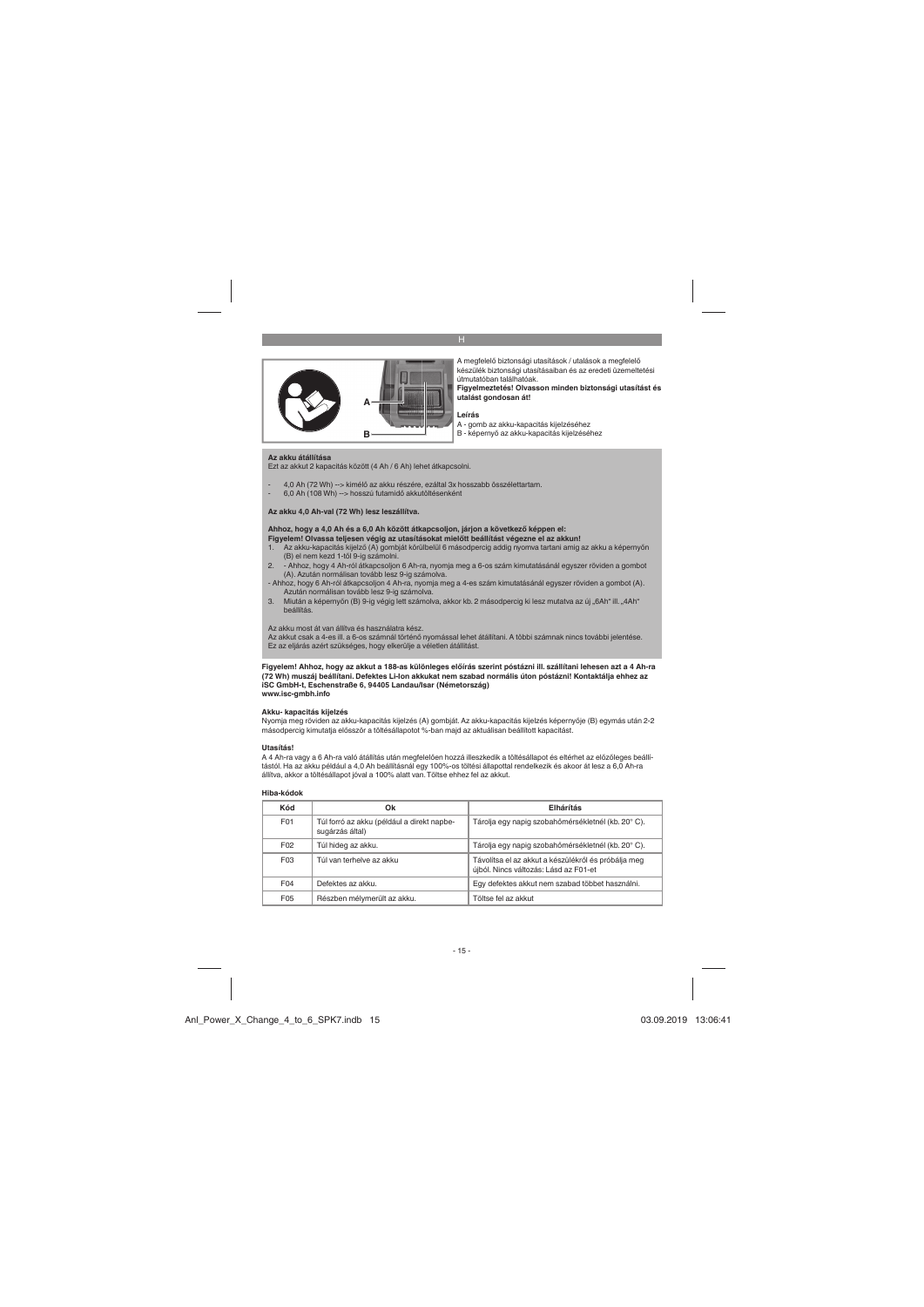

Indicațiile de siguranță / instrucțiunile corespunzătoare le<br>găsiți în broșura cu instrucțiuni de siguranță și în instrucțiunile<br>de utilizare originale ale aparatului respecitv.<br>**Avertisment! Critiț cu grijă toate indicați** 

## **Descriere**

A - Tastă pentru afişarea capacităţii acumulatorului B - Afişaj electronic pentru afişarea capacităţii acumulatorului

## **Comutarea acumulatorului**

**iui**<br>Jlator poate fi comutată între 2 valori (4 Ah / 6 Ah).

 $\Box$ 

- 4,0 Ah (72 Wh) --> protector pentru acumulator, durată de viaţă totală de circa 3x mai îndelungată - 6,0 Ah (108 Wh)--> durată lungă de funcţionare cu o singură încărcare a acumulatorului

## **Acumulatorul este livrat cu 4,0 Ah (72 Wh).**

- -
	-
- **Pentru a conuta între 4,0 An și 6,0 An procedați după cum urmează:<br>
Atențiel Citiți complet instrucțiunile înainte de a efectua setările la acumulator!<br>
1. Țineți tasta pentru afișarea capacității acumulatorului (A) timp**

Acumulatorul este acum comutat și poate fi pus în folosință.<br>Acumulatorul poate fi comutat numai prin apăsare la afișarea cifrei 4 resp. 6. Alte cifre nu au nicio semnificație.<br>Acest procedeu este necesar pentru a împiedic

Atenție! Acumulatorii Litiu-lon se vor expedia resp. transporta în conformitate cu prevederea specială 188,<br>în acest scop, acumulatorul trebuie să fie setat la 4 Ah (72 Wh)! Acumulatorii Li-lon defecți nu au voie să fie<br>ex **www.isc-gmbh.info**

## **Afişarea capacităţii acumulatorului**

Apăsați scurt tasta pentru afișarea capacității acumulatorului (A). Afișajul electronic (B) pentru afișarea capacității acumu·<br>Iatorului indică pe rând, întâi nivelul de încărcare în % și apoi capacitatea setată actual, ti

**Indicație!**<br>Nivelul de încărcare se adaptează corespunzător după comutarea la 4 Ah sau 6 Ah și poate devia de la setarea<br>anterioară. De exemplu, dacă acumulatorul are la setarea de 4,0 Ah un nivel de încărcare de 100% și

| Coduri de eroare |                                                                               |                                                                                               |
|------------------|-------------------------------------------------------------------------------|-----------------------------------------------------------------------------------------------|
| Cod              | Cauză                                                                         | Remediere                                                                                     |
| F <sub>01</sub>  | Acumulatorul este prea fierbinte (de. ex.<br>prin expunerea directă la soare) | Păstrati acumulatorul o zi la temperatura încăperii<br>(cca. 20° C).                          |
| F <sub>02</sub>  | Acumulatorul este prea rece                                                   | Păstrati acumulatorul o zi la temperatura încăperii<br>(cca. 20° C).                          |
| F <sub>03</sub>  | Acumulatorul este suprasolicitat                                              | Îndepărtați acumulatorul din aparat și încercați din nou.<br>Nicio modificare: a se vedea F01 |
| F <sub>04</sub>  | Acumulatorul este defect                                                      | Utilizarea unui acumulator defect este interzisă.                                             |
| F <sub>05</sub>  | Acumulatorul este partial descărcat profund                                   | Încărcati acumulatorul                                                                        |

- 16 -

Anl\_Power\_X\_Change\_4\_to\_6\_SPK7.indb 16 03.09.2019 13:06:42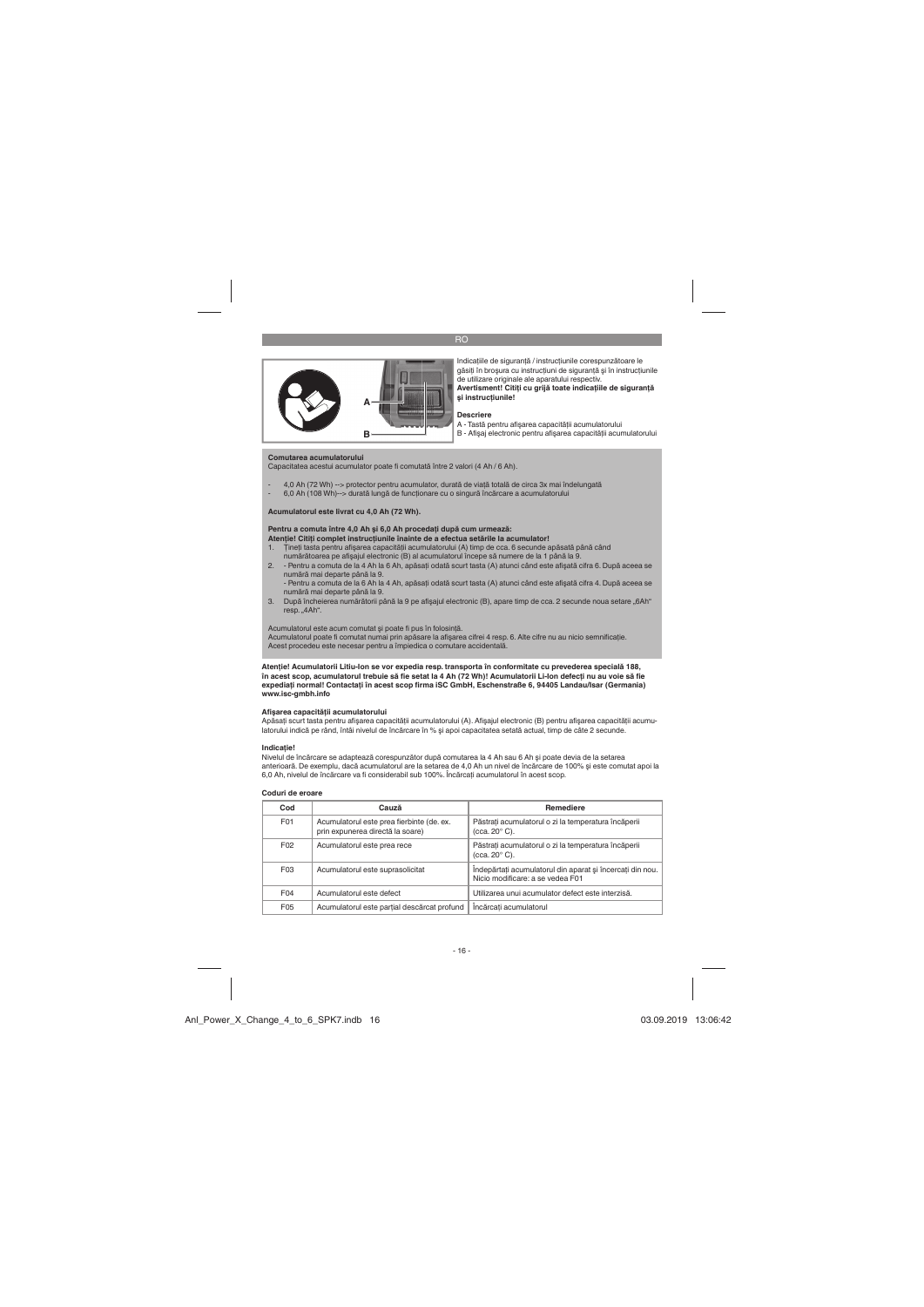GR



Θα βρείτε τις σχετικές υποδείξεις ασφαλείας / οδηγίες στις υποδείξεις ασφαλείας και στο πρωτότυπο των οδηγιών χρήσης της εκάστοτε συσκευής. **Προειδοποίηση! Διαβάστε προσεκτικά όλες τις υποδείξεις ασφαλείας και τις οδηγίες!**

**Περιγραφή**

A - Διακόπτης ένδειξης χωρητικότητας μπαταρίας B - Οθόνη ένδειξης χωρητικότητας μπαταρίας

**Μεταγωγή της μπαταρίας** Με αυτή τη μπαταρία μπορείτε να αλλάξετε μεταξύ 2 δυνατοτήτων (4 Ah / 6 Ah).

 $\Box$ 

- 4,0 Ah (72 Wh) --> προστατεύει τη μπαταρία και έτσι 3 φορές μεγαλύτερη διάρκεια ζωής - 6,0 Ah (108 Wh)--> μακρύτερη διάρκεια με μία φόρτιση

## **Παραδίδεται η μπαταρία με 4,0 Ah (72 Wh).**

- 
- 
- Γ**ια να αλλάξετε μεταξύ 4,0 Αh και 6,0 Αh ακολουθήστε τα εξής βήματα:**<br>Προσοχή! Διαβάστε προσεχτικά όλο το κείμενο των οδηγών πριν κάνετε τη ρύθμιση στη μπαταρία!<br>1. Κρατήστε πιεσμένο τον διακόπτη για την ένδειξη χωρητικό
- 

Τώρα έχει αλλχτεί η μπαταρία και είναι έτοιμη για λειτουργία.<br>Η μπαταρία μπορεί να αλλαχτεί μόνο με πίεση του αριθμού 4 ή 6. Οι άλλοι αριθμοί δεν έχουν καμία σημασία.<br>Αυτή η διαδικασία είναι απαραίτητη για να αποφευχθεί κ

Προσοχή! Για να αποσταλεί ή να μεταφερθεί η μπαταρία ιόντων λιθίου σύμφωνα με την ειδική προδιαγραφή<br>188 πρέπει να είναι ρυθμισμένη σε 4 Ah (72 Wh). Ελαττωματικές μπαταρίες ιόντων-λιθίου δεν επιτρέπεται<br>να αποστέλλονται μ

**Ένδειξη χωρητικότητας συσσωρευτή**<br>Πιέστε σύντομα τον διακόπτη για την προβολή της χωρητικότητας της μπαταρίας (Α). Η οθόνη (Β) για την προβολή της<br>χωρητικότητας της μπαταρίας σας δείχνει πρώτα την κατάσταση φόρτισης σε %

## **Υπόδειξη!**

Η κατάσταση φόρτισης προσαρμόζεται μετά τη ρύθμιση σε 4 Ah ή 6 Ah και μπορεί να είναι διαφορετική από την<br>προηγούμενη ρύθμιση. Εάν π.χ. η μπαταρία έχει στη ρύθμιση 4,0 Ah μία κατάσταση φόρτισης 100% και αλλάζεται μετά<br>σε

| Κωδικοί σφαλμάτων |  |
|-------------------|--|
|                   |  |

| Κωδικός         | Αιτία                                                              | Αποκατάσταση                                                                                |
|-----------------|--------------------------------------------------------------------|---------------------------------------------------------------------------------------------|
| F <sub>01</sub> | Η μπαταρία είναι πολύ ζεστή (π.χ. από<br>άμεση ηλιακή ακτινοβολία) | Φυλάξτε την μία ημέρα σε θερμοκρασία δωματίου<br>(περ. 20° C).                              |
| F <sub>02</sub> | Η μπαταρία είναι πολύ κρύα                                         | Φυλάξτε την μία ημέρα σε θερμοκρασία δωματίου<br>(περ. 20° C).                              |
| F <sub>03</sub> | Η μπαταρία είναι υπερφορτωμένη                                     | Αφαιρέστε τη μπαταρία από τη συσκευή και δοκιμάστε<br>πάλι. Καμία διαφορά: βλέπε εδάφιο F01 |
| F04             | Η μπαταρία είναι ελαττωματική.                                     | Δεν επιτρέπεται να επαναχρησιμοποιηθεί η<br>ελαττωματική μπαταρία.                          |
| F <sub>05</sub> | Η μπαταρία είναι εν μέρει πλήρως εκφορτισμένη                      | Φορτίστε τη μπαταρία.                                                                       |

- 17 -

Anl\_Power\_X\_Change\_4\_to\_6\_SPK7.indb 17 03.09.2019 13:06:42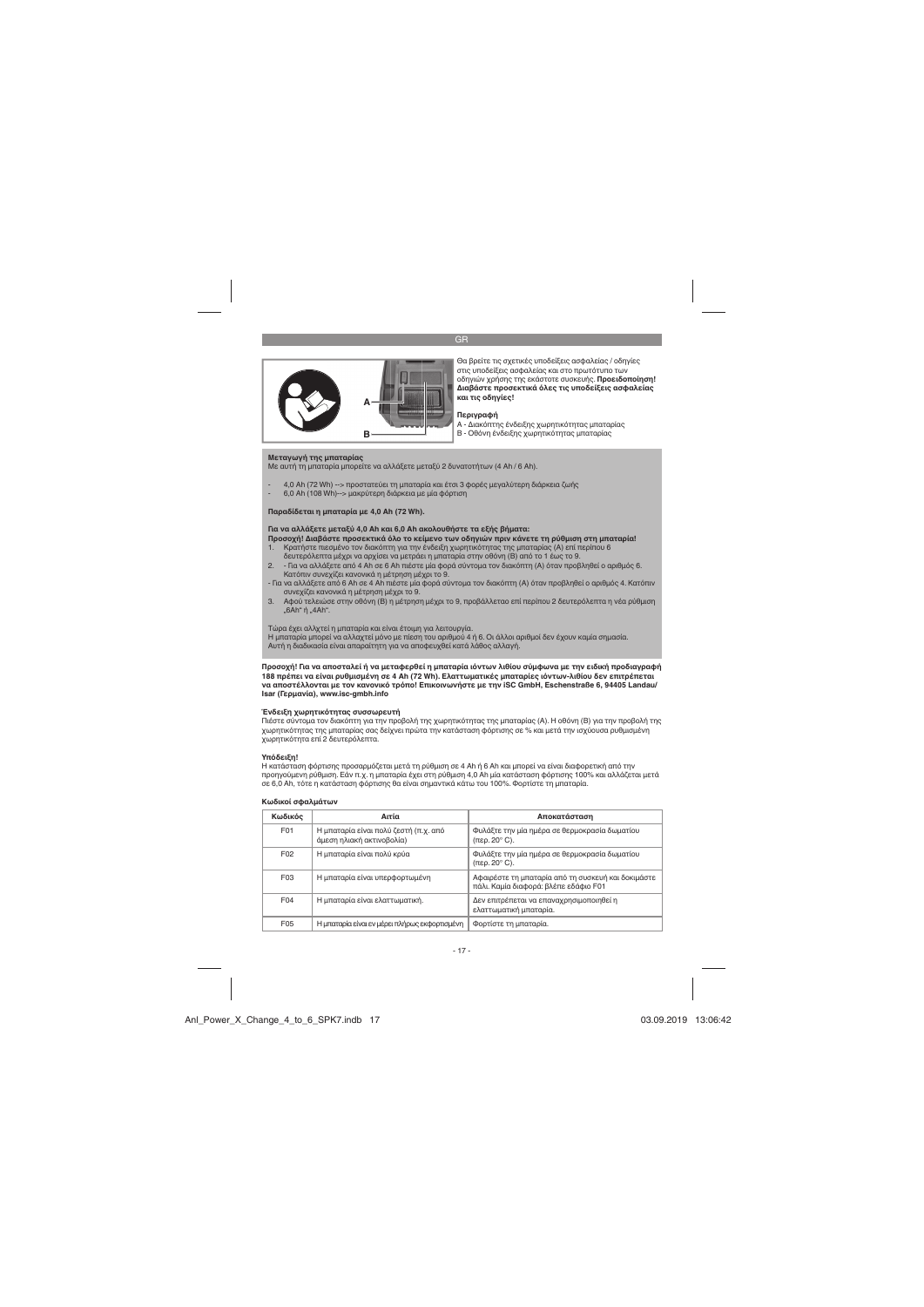

P

Pode encontrar as instruções de segurança / indicações cor-<br>respondentes nas instruções de segurança e no manual de<br>instruções original do respetivo aparelho.<br>**Aviso! Leia atentamente todas as instruções de segurança e indicações!**

**Descrição**

A - Botão para a indicação da capacidade da bateria B - Visor para a indicação da capacidade da bateria

# **Conversão da bateria**

ri**a**<br>r comutada entre duas capacidades (4 Ah/6 Ah).

- 4,0 Ah (72 Wh) --> protege a bateria e assegura assim uma vida útil cerca de 3 vezes mais longa 6,0 Ah (108 Wh)--> tempo de funcionamento mais prolongado em cada carregamento
- A bateria é fornecida na configuração de 4,0 Ah (72 Wh).

- 
- 
- Para comutar entre 4,0 Ah e 5,0 Ah proceda da seguinte forma:<br>Atenção! Leia integralmente as instruções antes de proceder ao ajuste na bateria!<br>1. Mantenha o botão para a indicação da capacidade da bateria (A) premido dura
- segundos.

A comutação da bateria está concluída e pronta a ser utilizada. A bateria só pode ser comutada quando surge o nú<br>mero 4 ou 6, premindo respetivamente o botão. Os restantes números não têm qualquer função. Este procedimento

Atenção! Para poder despachar ou transportar a bateria de lítio de acordo com a disposição especial 188, ela<br>deverá estar ajustada para 4 Ah (72 Wh)! Baterias de lítio defeituosas não podem ser despachadas! Para o efei-<br>to **www.isc-gmbh.info**

Indicação da capacidade da bateria<br>Prima brevemente o bolão para a indicação da capacidade da bateria (A).O visor (B) para a indicação da capacidade<br>da bateria indica-lhe alternadamente o estado de carga em % e a capacidad

## **Nota!**

O nível de carga adapta-se após a comutação para 4 Ah ou 6 Ah e pode divergir do ajuste anteriormente escolhido. Se<br>a bateria com o ajuste p. ex. de 4,0 Ah apresentar um nível de carga de 100% e for comutada depois para 6,

| Códigos de erro |  |
|-----------------|--|

| .               |                                                                     |                                                                                        |
|-----------------|---------------------------------------------------------------------|----------------------------------------------------------------------------------------|
| Código          | Causa                                                               | Solucão                                                                                |
| F <sub>01</sub> | A bateria sobreaqueceu (p. ex. devido à radi-<br>ação solar direta) | Mantenha-a durante um dia à temperatura ambiente<br>(aprox.20 $°C$ ).                  |
| F <sub>02</sub> | A bateria está demasiado fria                                       | Mantenha-a durante um dia à temperatura ambiente<br>(aprox.20 $°C$ ).                  |
| F <sub>03</sub> | A bateria está com sobrecarga                                       | Remova a bateria do aparelho e depois tente novamen-<br>te. Nenhuma alteração: ver F01 |
| F04             | A bateria tem um defeito                                            | Um acumulador com defeito não pode voltar a ser usado.                                 |
| F <sub>05</sub> | A bateria ficou em parte totalmente descar-<br>regada               | Carreque a bateria                                                                     |

- 18 -

Anl\_Power\_X\_Change\_4\_to\_6\_SPK7.indb 18 03.09.2019 13:06:43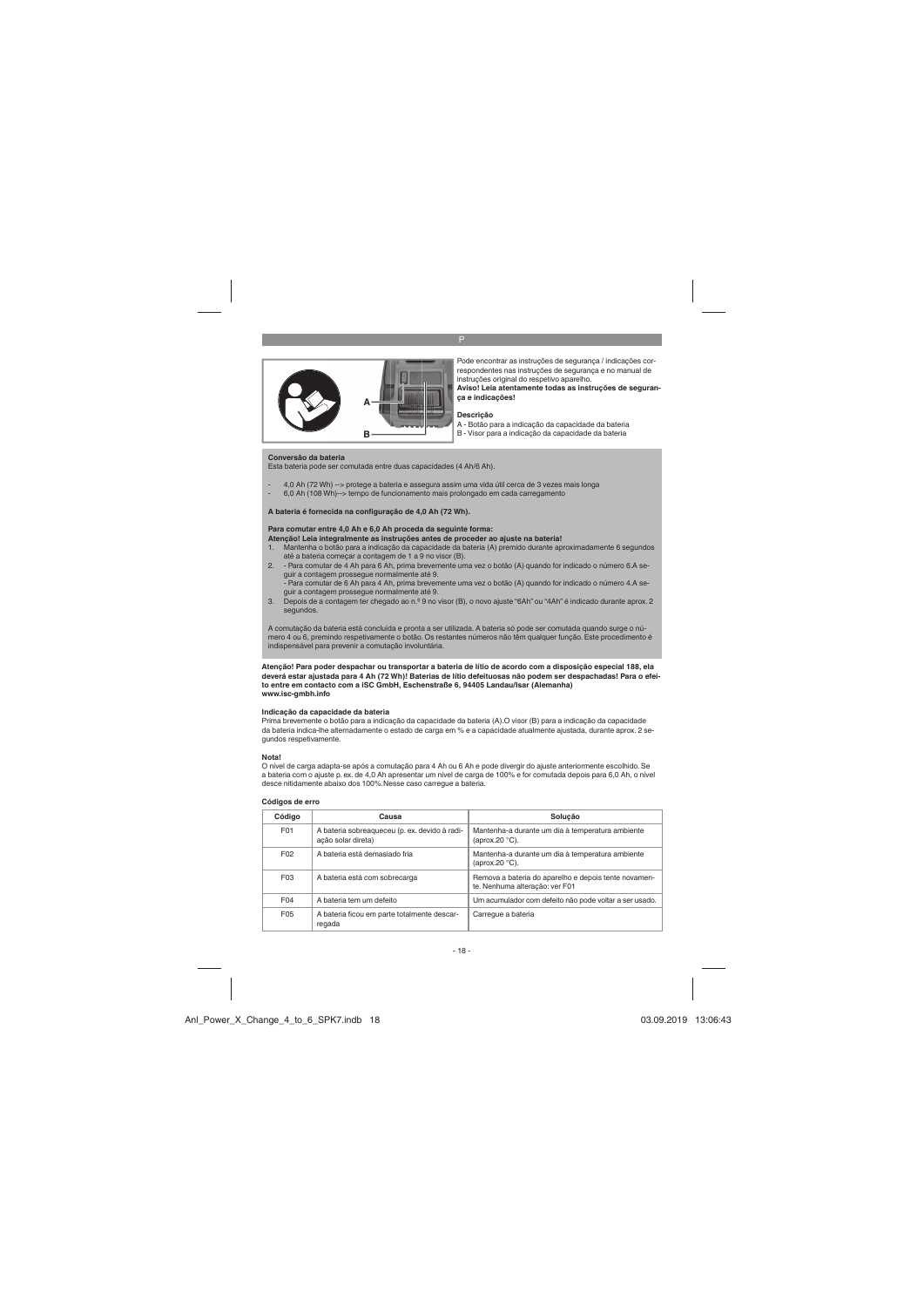EE



akohased ohutusnõuanded / -juhised leiate vastava seadme ohutusnõuannetest ja originaalkasutusjuhendist. **Hoiatus! Lugege kõik ohutusjuhised ja juhendid hoolikalt läbi.**

**Kirjeldus** A – akutaseme näidiku lüliti B – akutaseme näidiku ekraan

**Aku ümberseadistamine Seda akut saab ümber lülitada kahe võimsuse (4 Ah / 6 Ah) vahel.**

## - 4,0 Ah (72 Wh) --> akut säästev ja tänu sellele ligikaudu 3x pikem kogukasutusaeg - 6,0 Ah (108 Wh)--> pikk tööaeg aku laadimiskorra kohta

**Tarnitakse aku võimsusega 4,0 Ah (72 Wh).**

- Võimsuste 4,0 Ah ja 6,0 vahel ümberlülitamiseks tegutsege järgmiselt:<br>Tähelepanu! Lugege enne aku seadistamise alustamist juhend täielikult läbi!<br>1. Hoidke akutasene näidiku lülitit (A) ligikaudu 6 sekundit vajutatuna, kun
- 2. 4 Ah pealt 6 Ah peale lülitamiseks vajutage numbri 6 kuvamisel lühidalt lülitit (A). Seejärel loendatakse uuesti
- 9-ni.<br>- 6 Ah pealt 4 Ah peale lülitamiseks vajutage numbri 4 kuvamisel lühidalt lülitit (A). Seejärel loendatakse uuesti<br>9-ni. 9-ni. Kui ekraanil (B) on loendatud 9-ni, kuvatakse ligikaudu 2 sekundit uut seadistust, vast
- 
- Aku on nüüd ümber seadistatud ja töövalmis.<br>Akut saab ümber seadistada ainult numbri 4 või 6 vajutamisega. Teistel numbritel tähendust pole.<br>See toiming on vajalik soovimatu ümberseadistamise vältimiseks.

Tähelepanu! Liitiumioonaku saatmiseks või transportimiseks vastavalt erisättele 188 peab see olema seadista-<br>tud võimsusele 4 Ah (72 Wh)! Defektseid liitiumioonakusid ei tohi tavalisel viisil saata! Selles küsimuses võtke<br>

## **www.isc-gmbh.info Akutaseme näidik**

Vajutage lühidalt akutaseme näidiku lülitit (A). Esiteks kuvatakse akutaseme näidikul (B) laetuse tase protsentides ning seejärel kahe sekundi jooksul praegust seadistatud võimsust.

## **Märkus!**

Laetuse tase kohandatakse vastavalt kas seadistusele 4 Ah või 6 Ah ja see võib eelmise seadistuse tasemest erineda. Kui<br>akul on seadistuse 4,0 Ah juures laetuse tase näiteks 100% ja aku lülitatakse siis ümber seadistusele

## **Veakoodid**

| Kood            | Põhius                                                  | Kõrvaldamine                                                                      |
|-----------------|---------------------------------------------------------|-----------------------------------------------------------------------------------|
| F <sub>01</sub> | Aku on liiga kuum (nt otsese päikesevalgu-<br>se tõttu) | Hoidke akut üks päev toatemperatuuril (u 20°C).                                   |
| F <sub>02</sub> | Aku on liiga külm                                       | Hoidke akut üks päev toatemperatuuril (u 20°C).                                   |
| F <sub>03</sub> | Aku on üle koormatud                                    | Eemaldage aku seadmelt ja proovige uuesti. Kui mida-<br>gi ei muutu: vt koodi F01 |
| F <sub>04</sub> | Aku on defektne                                         | Defektset akut ei tohi rohkem kasutada.                                           |
| F <sub>05</sub> | Aku on osaliselt sügavalt tühi                          | Laadige aku täis                                                                  |

- 19 -

Anl\_Power\_X\_Change\_4\_to\_6\_SPK7.indb 19 03.09.2019 13:06:44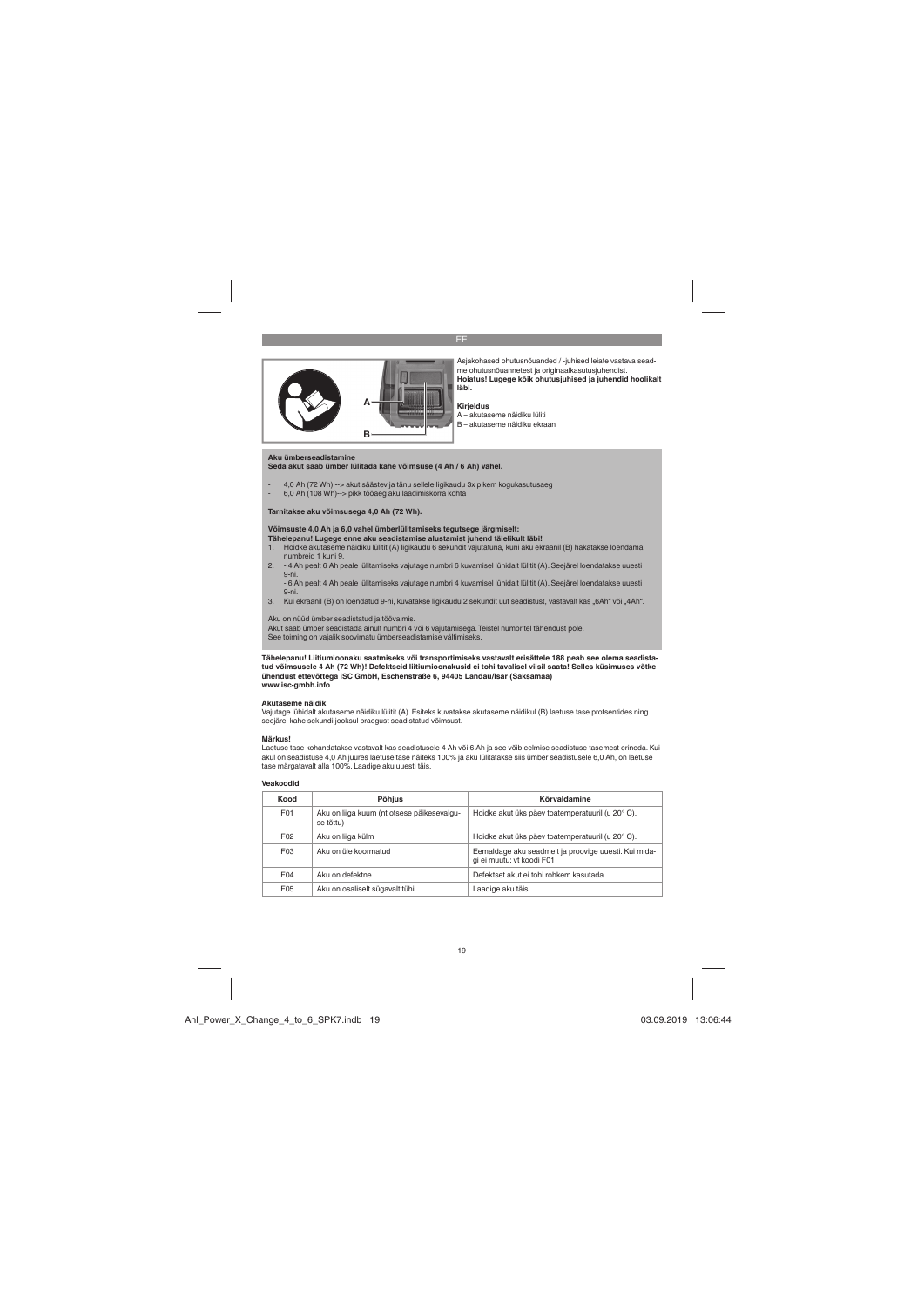LV



- Attiecīgos drošības norādījumus/instrukcijas skatiet attiecīgās<br>ierīces drošības norādījumos un oriģinālajā lietošanas<br>instrukcijā.<br>**Brīdinājums! Rūpīgi izlasiet visus drošības norādījumus**<br>**un instrukcijas.**
- 
- **Apraksts** A – Akumulatora kapacitātes indikators B – Akumulatora kapacitātes displejs

**Akumulatora pārslēgšana sana**<br>rslēgt starp diviem kapacitātes režīmiem (4 Ah/6 Ah).

- 4,0 Ah (72 Wh) --> saudzē akumulatoru, tāpēc apt. 3x ilgāks kopējais darbības ilgums 6,0 Ah (108 Wh) --> ilga darbība ar vienu akumulatora uzlādi
- **Akumulatoru piegādā ar 4,0 Ah (72 Wh).**

- -
- Lai pārslēgtos no 4,0 Ah uz 6,0 Ah, rīkojieties šādi:<br>
Latmanību Pirms akumulatora iestatīšanas izlasiet visus norādījumus!<br>
1. Aptuveni 6 sekundes spiediet akumulatora kapacitātes indikatora taustiņu (A), līdz akumulators
- 

Tagad akumulators ir pārslēgts un gatavs lietošanai.<br>Akumulatoru var pārslēgt, tikai spiežot vai nu ciparu 4, vai 6. Pārējiem cipariem nav nozīmes.<br>Tas ir vajadzīgs tādēļ, lai novērstu nejaušu pārslēgšanu.

Uzmanību! Lai litija jonu akumulatoru varētu nosūtīt vai transportēt saskaņā ar īpašo noteikumu Nr. 188, aku-<br>mulators ir jāiestata uz 4 Ah (72 Wh)! Bojātus litija jonu akumulatorus vairs nedrīkst izmantot! Šajā jautājumā<br> **www.isc-gmbh.info**

**Akumulatora kapacitātes indikators**<br>Īsi nospiediet akumulatora kapacitātes indikatora taustiņu (A). Akumulatora kapacitātes indikatora displejs (B) pārmaiņus<br>ik pa 2 sekundēm rāda uzlādes stāvokli % un pēc tam faktisko ie

## **Norādījums!**

Pēc pārslēgšanas uz 4 Ah vai 6 Ah uzlādes stāvoklis attiecīgi pielāgojas un var neatbilst iepriekšējam iestatījumam. Ja<br>akumulatoram, piemēram, 4,0 Ah iestatījumā uzlādes stāvoklis bija 100 %, tad pēc pārslēgšanas uz 6,0 A

**Kļūdu kodi**

| Kods            | <b>Cēlonis</b>                                                           | Novēršana                                                                                     |
|-----------------|--------------------------------------------------------------------------|-----------------------------------------------------------------------------------------------|
| F <sub>01</sub> | Akumulators ir pārāk karsts (piem., tieša<br>saules starojuma iedarbībā) | Vienu dienu uzglabājiet akumulatoru istabas<br>temperatūrā (apt. 20° C).                      |
| F <sub>02</sub> | Akumulators ir pārāk auksts                                              | Vienu dienu uzglabājiet akumulatoru istabas<br>temperatūrā (apt. 20° C).                      |
| F <sub>03</sub> | Akumulators ir pārslogots                                                | Iznemiet akumulatoru no ierīces un mēģiniet to ielikt<br>vēlreiz. Situācija nemainās: sk. F01 |
| F <sub>04</sub> | Akumulators ir bojāts                                                    | Bojātu akumulatoru vairs nedrīkst izmantot.                                                   |
| F <sub>05</sub> | Akumulators ir gandrīz pilnīgi izlādējies                                | Uzlādējiet akumulatoru.                                                                       |

- 20 -

Anl\_Power\_X\_Change\_4\_to\_6\_SPK7.indb 20 03.09.2019 13:06:45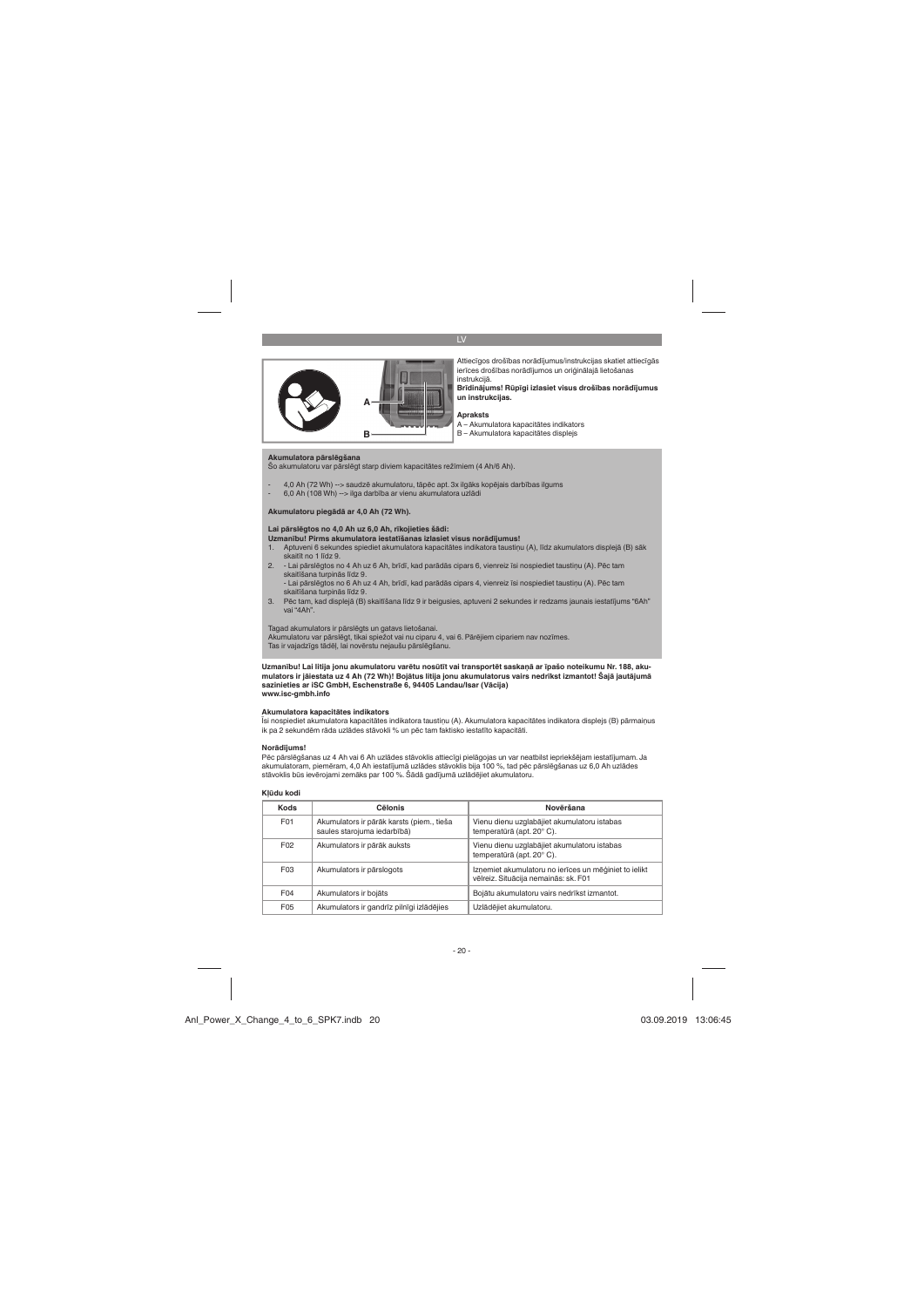

Attinkamus saugos nurodymus (instrukcijas) rasite tam tikro<br>prietaiso saugos nurodymuose ir originalioje naudojimo instrukcijoje.<br>|spējimas! Attidžiai perskaitykite visus saugos nurody-<br>|spējimas! Attidžijas.

**Aprašymas**

A – akumuliatoriaus įkrovos indikatoriaus mygtukas B – akumuliatoriaus įkrovos indikatoriaus ekranas

## **Akumuliatoriaus perjungimas** Šiame akumuliatoriuje galima įjungti 2 (4 Ah / 6 Ah) įkrovas.

- 4,0 Ah (72 Wh) --> akumuliatorių tausojantis režimas ir 3 kartus ilgesnė naudojimo trukmė - 6,0 Ah (108 Wh) --> ilgas veikimo laikas akumuliatorių įkrovus vieną kartą

## **Pristatomas akumuliatorius yra su 4,0 Ah (72 Wh) nustatymu.**

- 
- 
- **Norédami nustatymą pakeisti iš 4,0 Ah į 6,0 Ah, atliktė šiuos veiksmus:<br>Dėmesio ! Prieš nustatydami akumuliatoriaus įkrovos indikatoriaus nurodymus!**<br>1. Laikykite nuspaudę akumuliatoriaus įkrovos indikatoriaus mygtuką (A)
	-

Akumuliatorius nustatytas ir paruoštas naudoti.<br>Akumuliatorių nustatysite tik nuspaudę skaičių 4 arba 6. Kitiems skaičiams reikšmės nepriskirtos.<br>Šis procesas reikalingas tam, kad nustatymas nebūtų atliktas netyčia.

Dėmesio! Kad ličio jonų akumuliatorių galėtumėte siųsti arba gabenti pagal specialųjį potvarkį 188, privalote<br>nustatyti 4 Ah (72 Wh) režimą! Sugedusias ličio jonų baterijas draudžiama siųsti įprastu būdu! Kreipkitės į "ISC

**Akumuliatoriaus įkrovos indikatorius**<br>Norėdami įjungti akumuliatoriaus įkrovos indikatorių, paspauskite mygtuką (A). Akumuliatoriaus įkrovos indikatoriaus ekra-<br>ne (B) pirmiausiai 2 sekundes parodoma įkrovimo būsena %, o

## **Nurodymas!**

Perjungus į 4 Ah arba 6 Ah režimą, įkrovos būklė atitinkamai pritaikoma ir gali skirtis nuo ankstesniojo nustatymo.<br>Pavyzdžiui, jeigu akumuliatorius nustatytas 4,0 Ah 100 % įkrovos būklei ir perjungiamas į 6,0 Ah režimą, t

## **Klaidų kodai**

| Kodas           | Priežastis                                                                  | Gedimo šalinimas                                                                       |
|-----------------|-----------------------------------------------------------------------------|----------------------------------------------------------------------------------------|
| F <sub>01</sub> | Akumuliatorius per daug įkaitęs (pvz., dėl<br>tiesioginių saulės spindulių) | Vieną dieną palikite jį kambario temperatūroje<br>(maždaug 20 °C).                     |
| F <sub>02</sub> | Akumuliatorius per šaltas                                                   | Vieną dieną palikite jį kambario temperatūroje<br>(maždaug 20 °C).                     |
| F <sub>03</sub> | Akumuliatorius yra perkrautas                                               | Akumuliatorių atjunkite nuo prietaiso ir pabandykite<br>dar karta, Nepakeista; žr. F01 |
| F <sub>04</sub> | Akumuliatorius sugedes                                                      | Sugedusio akumuliatoriaus naudoti negalima.                                            |
| F <sub>05</sub> | Akumuliatorius beveik visiškai išsikroves                                   | Akumuliatorių įkraukite                                                                |

- 21 -

Anl\_Power\_X\_Change\_4\_to\_6\_SPK7.indb 21 03.09.2019 13:06:46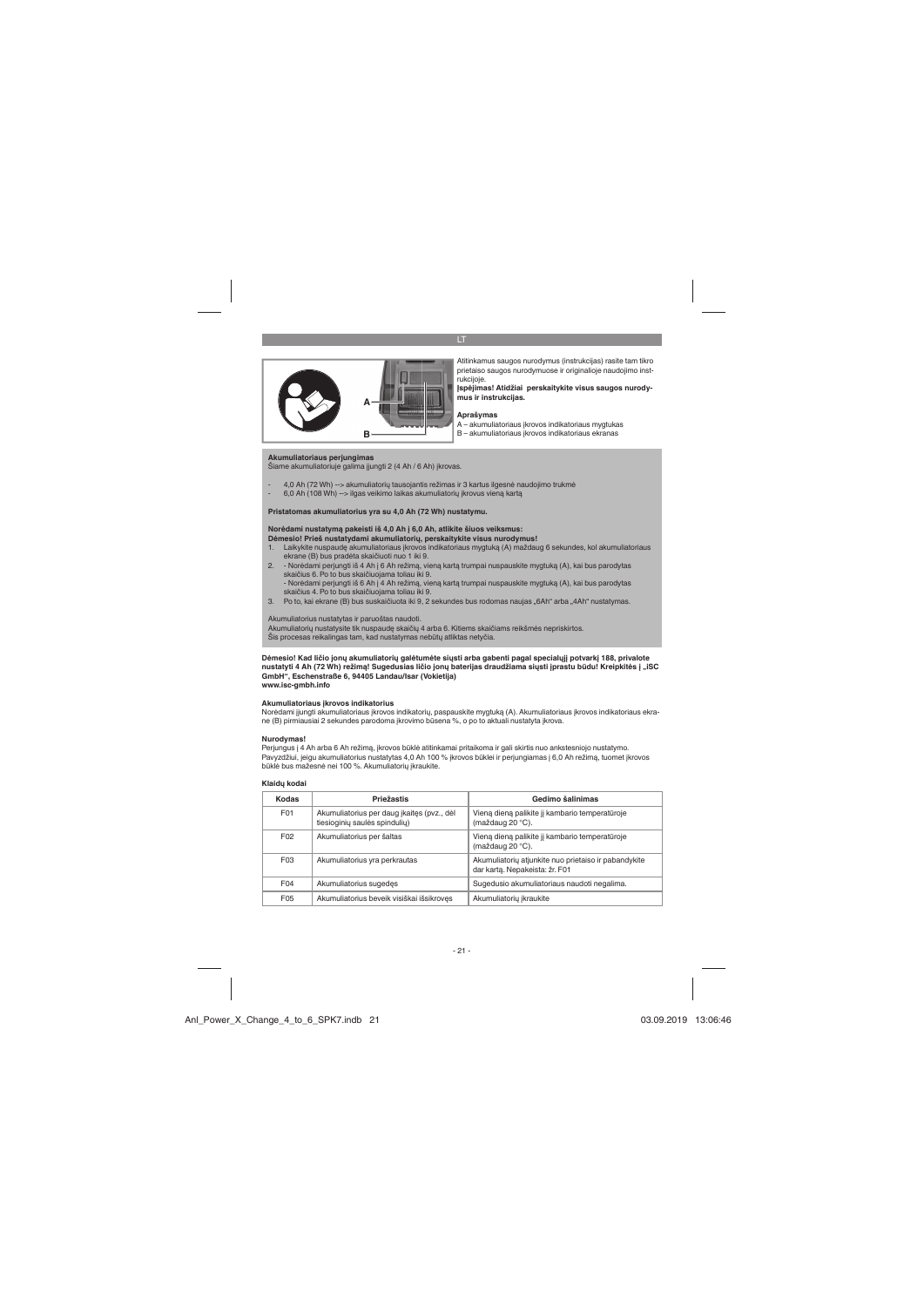HR/BIH



Odgovarajuće sigurnosne napomene / upute naći ćete u sigurnosnim napomenama i originalnim uputama dotičnog uređaja. **Upozorenje! Pažljivo pročitajte sve sigurnosne napomene i upute! Opis**

A - tipka za prikaz kapaciteta akumulatora B - zaslon za prikaz kapaciteta akumulatora

**Podešavanje akumulatora** Na ovom akumulatoru možete podesiti 2 kapaciteta (4 Ah / 6 Ah).

- 4,0 Ah (72 Wh) --> čuva akumulator i produljuje mu ukupan vijek trajanja otprilike 3 puta 6,0 Ah (108 Wh)--> dulje vrijeme rada po punjenju
- **Isporučuje se akumulator kapaciteta 4,0 Ah (72 Wh).**

 $\Box$ 1

- 
- 
- Da biste promijenili kapacitet s 4,0 Ah na 6.0 Ah, postupite na sljedeći način:<br>Pozor! Prije podešavanja akumulatora, temeljito pročitajte upute!<br>1. Držite tipku za prikaz kapaciteta akumulatora (A) pritisnutom oko 6 sekun
- 

Akumulator je sada podešen i spreman za uporabu.<br>Kapacitet akumulatora može se promijeniti samo pritiskom broja 4 odnosno 6. Ostali brojevi nemaju značenje.<br>Ovaj je postupak potreban da bi se spriječila slučajna promjena k

# Pozor! U svrhu slanja ili transporta, sukladno posebnom propisu 188, litij-ionski akumulator mora se podesiti<br>na 4 Ah (72 Wh)! Neispravni litij-ionski akumulatori ne smiju se slati normalnim putem! Za to kontaktirajte tvrt

**Pokazivač kapaciteta akumulatora**<br>Nakratko pritisnite tipku za prikaz kapaciteta akumulatora (A). Zaslon (B) za prikaz kapaciteta akumulatora prvo prikazuje<br>stanje napunjenosti u % i trenutno podešeni kapacitet uzastopno

**Napomena!**<br>Stanje napunjenosti prilagodi se nakon podešavanja na 4 Ah ili 6 Ah i može odstupati od prethodne postavke. Ako je aku-<br>mulator, npr. kod postavke 4,0 Ah napunjen 100 % i zatim se podesi na 6,0 Ah, napunjenost

**Šifre grešaka**

| Šifra           | Uzrok                                                           | Uklanjanje                                                                     |
|-----------------|-----------------------------------------------------------------|--------------------------------------------------------------------------------|
| F <sub>01</sub> | Akumulator je prevruć (npr. zbog izravne<br>sunčevog zračenja). | Čuvajte ga jedan dan na sobnoj temperaturi (oko 20°<br>$C$ ).                  |
| F <sub>02</sub> | Akumulator je prehladan.                                        | Čuvajte ga jedan dan na sobnoj temperaturi (oko 20°<br>$C$ ).                  |
| F <sub>03</sub> | Akumulator je preopterećen.                                     | Uklonite akumulator iz uređaja i pokušajte ponovno.<br>Nema promjene: vidi F01 |
| F <sub>04</sub> | Akumulator je neispravan.                                       | Neispravni akumulator više ne smijete koristiti.                               |
| F <sub>05</sub> | Akumulator je djelimično ispražnjen.                            | Napunite akumulator.                                                           |

- 22 -

Anl\_Power\_X\_Change\_4\_to\_6\_SPK7.indb 22 03.09.2019 13:06:47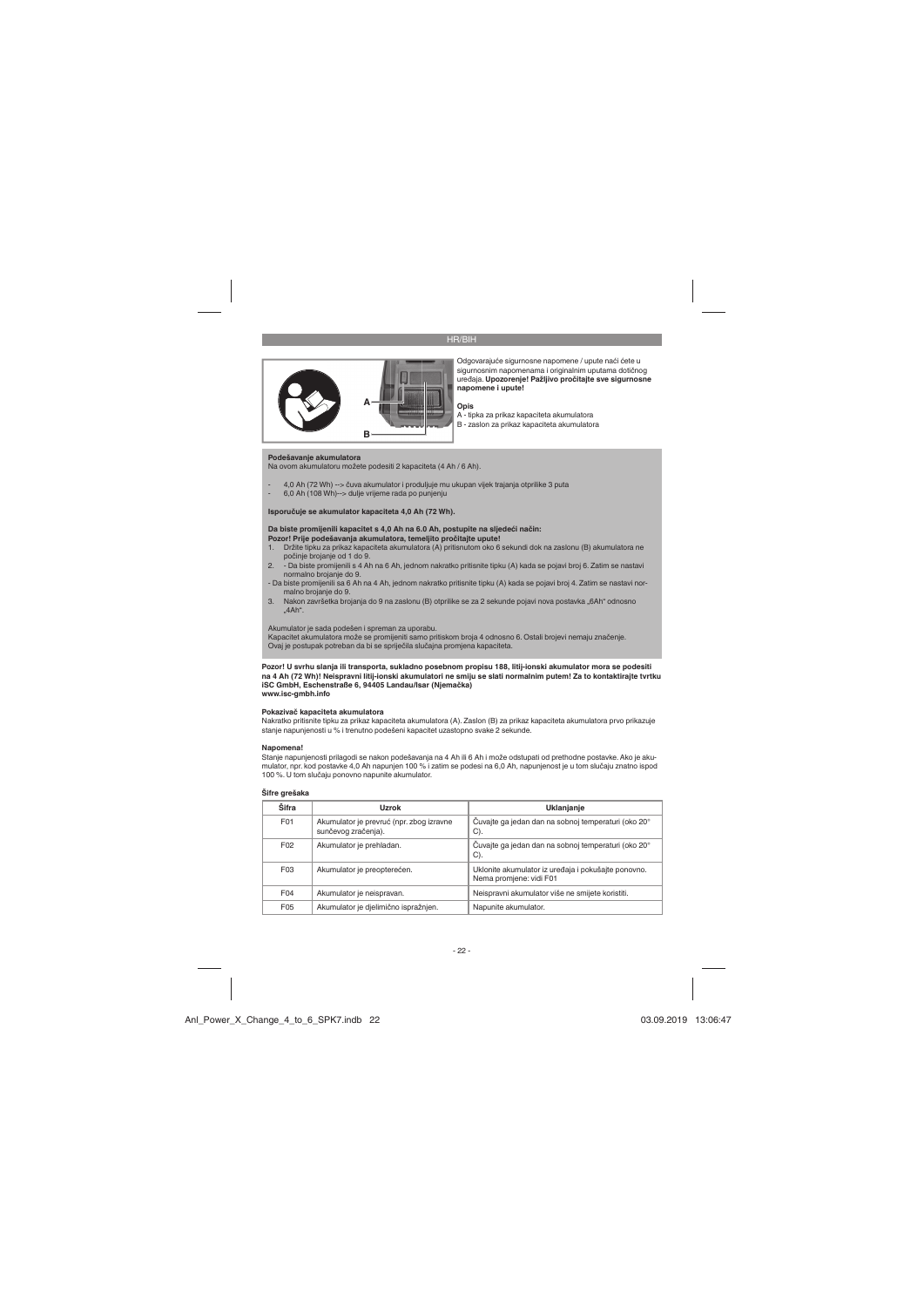RS



Odgovarajuće bezbednosne napomene / uputstva naći ćete u bezbednosnim napomenama i originalnim uputstvima za upot-rebu dotičnog uređaja. **Upozorenje! Pažljivo pročitajte sve bezbednosne napomene i uputstva!**

**Opis** A - taster za prikaz kapaciteta akumulatora B - displej za prikaz kapaciteta akumulatora

**Prebacivanje akumulatora** Na ovom akumulatoru možete da prebacujete između 2 kapaciteta (4 Ah / 6 Ah).

- 4,0 Ah (72 Wh) --> čuva akumulator i produžava mu ukupan vek trajanja otprilike 3 puta - 6,0 Ah (108 Wh)--> duže vreme rada po punjenju

## **Isporučuje se akumulator kapaciteta 4,0 Ah (72 Wh).**

- 
- Da biste prebacili između kapaciteta 4,0 Ah i 6.0 Ah, postupite na sledeći način:<br>Pažnjal Pre nego što ćete vršiti podešavanje na akumulatoru, pročitajte sva uputstva!<br>1. Držite taster za prikaz kapaciteta akumulatora (A)
- 

Sada je akumulator prebačen i spreman za upotrebu.<br>Akumulator može da se prebaci samo pritiskanjem broja 4 odnosno 6. Ostali brojevi nemaju značenja<br>Ovaj je postupak važan jer sprečava slučajno prebacivanje.

Pažnja! Sa ciljem slanja ili transportovanja, prema posebnom propisu 188, litijum-jonski akumulator mora da<br>se podesi na 4 Ah (72 Wh)! Neispravne litijum-jonske akumulatore ne smete da šaljete normalnim putem! Za to<br>kontak

## **Pokazivač kapaciteta akumulatora**

Nakratko pritisnite taster za prikaz kapaciteta akumulatora (A). Displej (B) za prikaz kapaciteta akumulatora prvo prikazuje napunjenost u % i aktuelno podešen kapacitet uzastopno svake 2 sekunde.

**Napomena!**<br>Stanje napunjenosti se podešava nakon prebacivanja na 4 Ah ili 6 Ah i može da odstupa od prethodne postavke. Ako je<br>akumulator, npr. podešen na 4,0 Ah napunjen 100 % i prebaci se na 6,0 Ah, napunjenost je u tom

**Šifre grešaka**

| Šifra           | Uzrok                                                            | Uklanjanje problema                                                            |
|-----------------|------------------------------------------------------------------|--------------------------------------------------------------------------------|
| F <sub>01</sub> | Akumulator je prevruć (npr. zbog direktne<br>sunčeve svetlosti). | Cuvajte ga jedan dan na sobnoj temperaturi<br>(oko 20°C).                      |
| F <sub>02</sub> | Akumulator je prehladan.                                         | Čuvajte ga jedan dan na sobnoj temperaturi<br>(oko 20°C).                      |
| F <sub>03</sub> | Akumulator je preopterećen.                                      | Izvadite akumulator iz uređaja i pokušajte ponovno.<br>Nema promene: vidi F01. |
| F <sub>04</sub> | Akumulator je neispravan.                                        | Neispravan akumulator više ne smete da koristite.                              |
| F <sub>05</sub> | Akumulator je delimično prazan.                                  | Napunite akumulator.                                                           |

- 23 -

Anl\_Power\_X\_Change\_4\_to\_6\_SPK7.indb 23 03.09.2019 13:06:48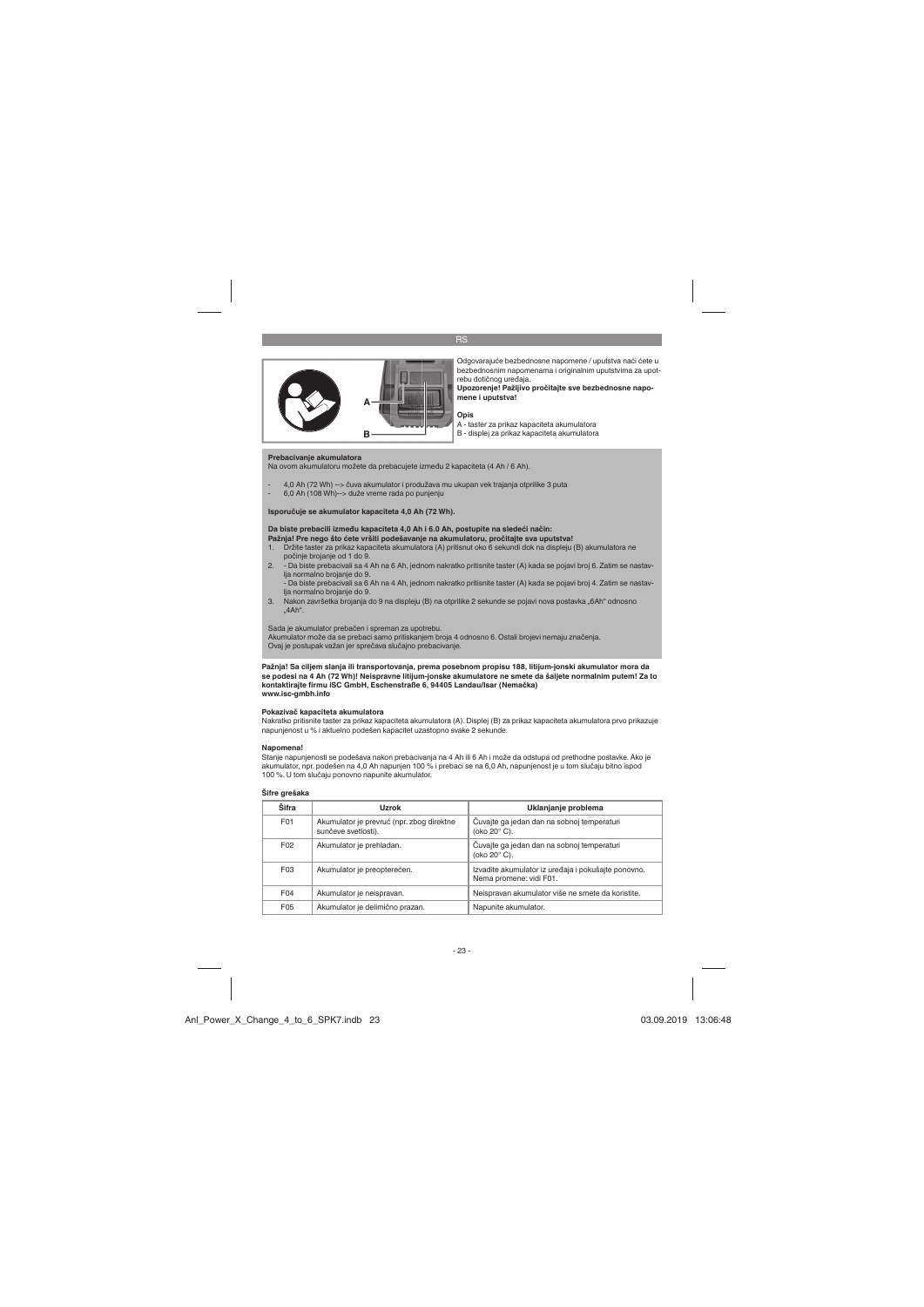MK



Соодветните безбедносни напомени / упатства ќе ги<br>најдете во безбедносните напомени и во оригиналнотс<br>упатство за употреба на соодветниот уред.<br>**Предупредување! Ве молиме вниммени и упатства!**<br>**прочитате безбедносните нап** 

**Опис** A – Тастер за приказ на капацитетот на батеријата B – Дисплеј за приказ на капацитетот на батеријата

## **Пренасочување на батеријата** Батеријата може да се пренасочи на 2 капацитета (4 Ah / 6 Ah).

- 4,0 Ah (72 Wh) --> штедлив за батеријата, а со тоа околу 3x подолг вкупен век на батеријата - 6,0 Ah (108 Wh)--> долго време на користење по полнење на батеријата

## **Се испорачува батерија со 4,0 Ah (72 Wh).**

- 
- Пренасочувањето помеѓу 4,0 Ah и 6,0 Ah се врши на следниот начин:<br>Внимание! Ве молиме целосно да ги прочитате упатствата пред да преминете на пренасочувањето на<br>батеријата!<br>1. Држете го тастерот за приказ на капацитетот
- 

Тогаш батеријата е пренасочена и подготвена за употреба. Батеријата може да се пренасочи само со притискање<br>на бројот 4 одн. бројот 6. Другите броеви немаат никакво значење.Постапката е неопходна за да се спречи<br>ненамерно

Внимание! За да може литиумско-јонската батерија да биде испратена одн. транспортирана согласно<br>специјалениот пропис 188, мора да биде пренасочена на 4 Ah (72 Wh)! Дефектните литиумско-јонски<br>батерии не смеат да се испра

**Приназ за капацитетот на батеријата**<br>Притиснете го кратко тастерот за приказ на капацитетот на батеријата (A). Дисплејот (B) за приказ на капацитетот<br>на батеријата најпрво на 2 последователни секунди ќе ви ја прикаже сос

**Напомена!**<br>Состојбата на наполнетост по пренасочувањето на 4 Ah или 6 Ah соодветно се прилагодува и може да отстапува<br>од претходното пренасочување. Ако батеријата на пр. е пренасочена на 4,0 Ah и притоа состојбата на нап

| Грешки кодови   |                                                                           |                                                                                     |
|-----------------|---------------------------------------------------------------------------|-------------------------------------------------------------------------------------|
| Code            | Ursache                                                                   | Behebung                                                                            |
| F <sub>01</sub> | Батеријата е многу жешка (на пр. директно<br>изложена на сончево зрачење) | Чувајте ја еден ден на собна температура<br>(околу 20° С)                           |
| F <sub>02</sub> | Батеријата е многу ладна                                                  | Чувајте ја еден ден на собна температура<br>(околу 20° С)                           |
| F <sub>03</sub> | Батеријата е оптоварена                                                   | Отстранете ја батеријата од уредот и обидете се<br>повторно. Нема промена: види F01 |
| F <sub>04</sub> | Батеријата е дефектна                                                     | Дефектната батерија не смее повторно да се<br>употребува                            |
| F05             | Батеријата е делумно длабоко испразнета                                   | Наполнете ја батеријата                                                             |

 $-24-$ 

Anl\_Power\_X\_Change\_4\_to\_6\_SPK7.indb 24 03.09.2019 13:06:49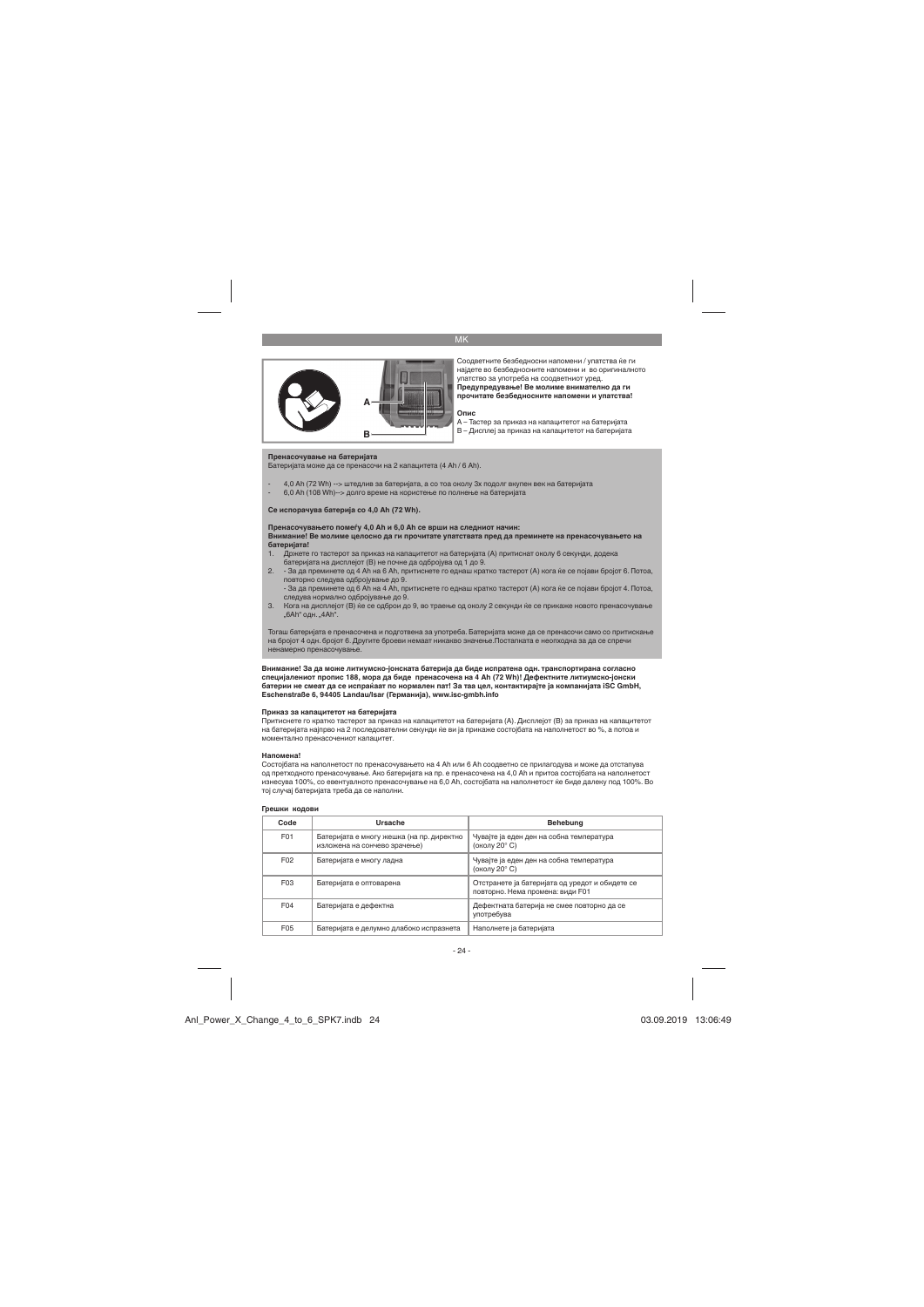

Odpowiednie wskazówki bezpieczeństwa / instrukcje znajdują<br>się we wskazówkach bezpieczeństwa i oryginalnej instruk-<br>cji obsługi danego urządzenia. Ostrzeżenie! Przeczytać<br>dokładnie wszystkie wskazówki bezpieczeństwa i inst **cje!**

**Opis** A - Przycisk wskazania poziomu naładowania akumulatora B - Ekran wskazania poziomu naładowania akumulatora

**Przełączenie trybu akumulatora** Ten akumulator posiada funkcję przełączania między 2 pojemnościami akumulatora ( 4 Ah / 6 Ah).

- 4,0 Ah (72 Wh) --> ustawienie łagodniejsze dla akumulatora; umożliwia przez to do 3 razy dłuższą całkowitą<br>– żywotność akumulatora<br>- 6,0 Ah (108 Wh)--> długi czas pracy po naładowaniu akumulatora
- 

## **Akumulator dostarczany jest z 4,0 Ah (72 Wh).**

## Aby przełączyć między ustawieniami 4,0 Ah i 6,0 Ah, należy postępować w następujący sposób:<br>Uwaga! Przed przystąpieniem do wykonywania ustawień akumulatora przeczytać wszystkie wskazówki i inst·

- 
- rukcje!<br>1. Przez ok. 6 sekund przytrzymywać wciśnięty przycisk wskazania poziomu naładowania akumulatora (A) aż na ekra-<br>2. Aby przełączyć z ustawienia 4 Ah na 6 Ah, nacisnąć krótko przycisk (A) gdy wyświetlana jest cyfra
- 

Akumulator został przełączony na wybrane ustawienie i jest gotowy do pracy. Ustawienie pojemności akumulatora można<br>przełączyć przyciskając przycisk tylko gdy wyświetlana jest cyfra 4 lub 6. Pozostałe cyfry nie mają żadnej

Uwaga! Aby akumulator litowo-jonowy mógł być przesyłany lub transportowany zgodnie z przepisem szczególnym<br>188 akumulator musi być przełączony na pojemność 4 Ah (72 Wh)! Uszkodzone akumulatory litowo-jonowe nie<br>mogą być

W**skazanie poziomu naładowania akumulatora**<br>Przycisnąć krótko przycisk wskazania poziomu naładowania akumulatora (A). Na ekranie (B) wskazania poziomu naładowania<br>akumulatora wyświetlane są po zmianę przez 2 sekundy najpie

## **Wskazówka!**

Po przełączeniu między ustawieniami 4 Ah i 6 Ah wskazywany poziom naładowania odpowiednio się zmienia i może odbiegać<br>od wskazania przy poprzednim ustawieniu. Jeżeli akumulator miał np. przy pojemności 4,0 Ah poziom nałado

| Kody błędów     |                                                                                                              |                                                                                                   |
|-----------------|--------------------------------------------------------------------------------------------------------------|---------------------------------------------------------------------------------------------------|
| Kod             | Przyczyna                                                                                                    | Sposób usuwania                                                                                   |
| F <sub>01</sub> | Za wysoka temperatura akumulatora (np. na<br>skutek bezpośredniego oddziaływania promi-<br>eni słonecznych). | Pozostawić akumulator przez jeden dzień w temperaturze<br>pokojowej (ok. 20°C).                   |
| F <sub>02</sub> | Za niska temperatura akumulatora                                                                             | Pozostawić akumulator przez jeden dzień w temperaturze<br>pokojowej (ok. 20°C).                   |
| F <sub>03</sub> | Przeciażenie akumulatora                                                                                     | Wyjąć akumulator z urządzenia i spróbować ponownie.<br>Jeżeli stan pozostaje bez zmian: patrz F01 |
| F <sub>04</sub> | Akumulator iest uszkodzony                                                                                   | Zabrania się używania uszkodzonych akumulatorów.                                                  |
| F <sub>05</sub> | Akumulator jest częściowo głęboko<br>rozładowany.                                                            | Naładować akumulator                                                                              |

- 25 -

Anl\_Power\_X\_Change\_4\_to\_6\_SPK7.indb 25 03.09.2019 13:06:49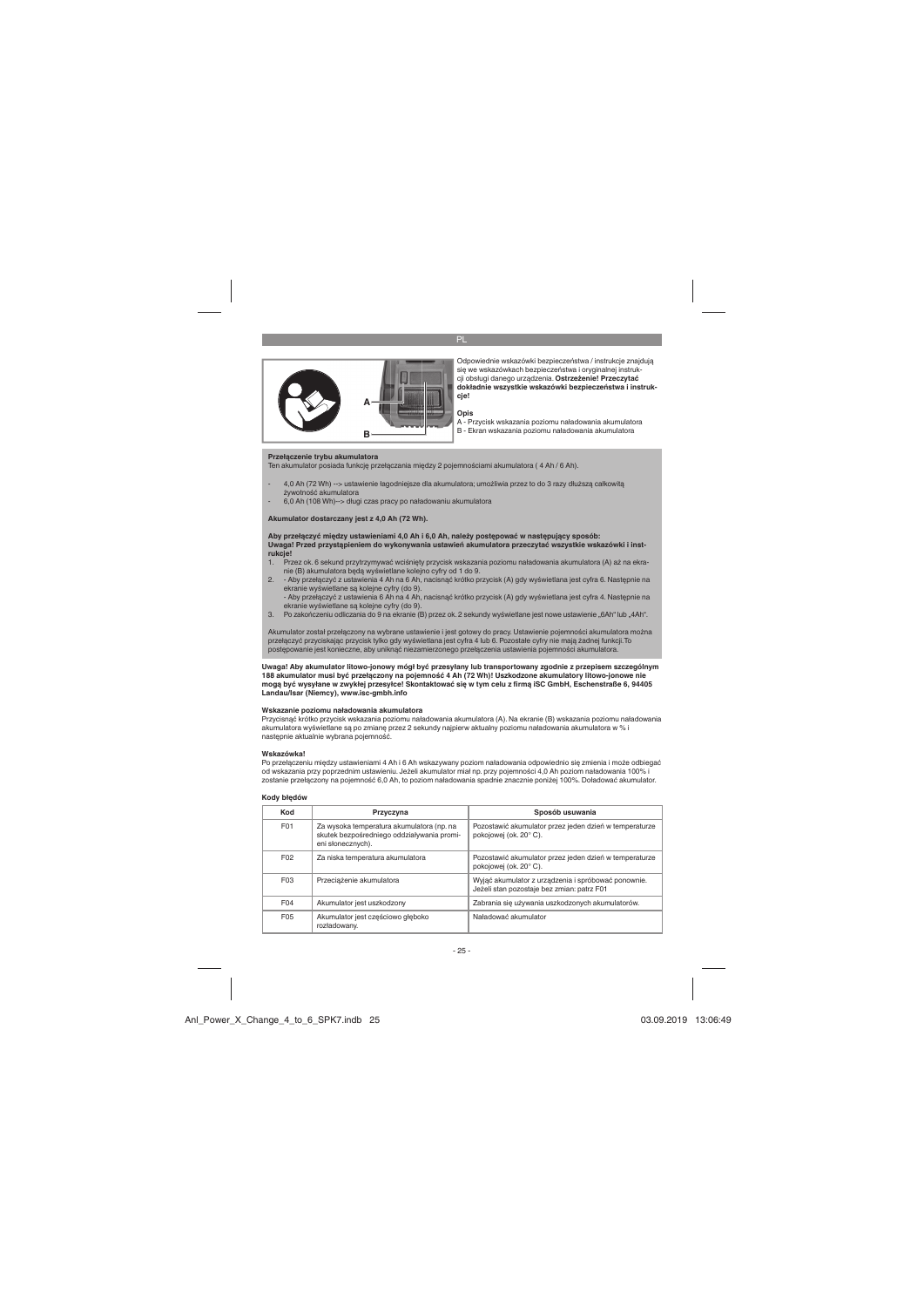

Съответните инструкции за безопасност / указания ще<br>намерите в указанията за безопасност и оригиналното<br>ръководство за експлоатация на съответното устройство.<br>Предупреждение! **Прочетете всички инструкции за**<br>**безопасност** 

**Описание**<br>А - бутон за индикатора на капацитета на акумулаторната батерия<br>В - дисплей за индикатора на капацитета на акумулаторната<br>батерия

## **Превключване на батерията** Тази батерия може да се превключва между 2 капацитета (4 Ah / 6 Ah).

- 4,0 Ah (72 Wh) --> щадящ за батерията с него около 3 пъти по-дълъг общ живот - 6,0 Ah (108 Wh)--> продължителна работа на едно зареждане

 $\Box$ I

## **Батерията се доставя с 4,0 Ah (72 Wh).**

- 
- За да превилючите между 4,0 Аh и 6,0 Аh, процедирайте както следав:<br>Внимание! Прочетете изцяло указанията преди да предприемиете настройката на батерията!<br>1. Задръжте натиснат бутона за индикатора на капацитета на батери
- 

Сега батерията е превключена и готова за употреба.<br>Батерията може да се превключи само при натискане на числото 4 или 6. Другите числа нямат друго значение.<br>Този процес е необходим за да се предотврати неволно превключван

Внимание! За да може литиево йонната батерия да бъде изпратена или транспортирана съгласно<br>специалната разпоредба 188, тя трябва да се настрои на 4 Ah (72 Wh)! Дефектни литиево йонни батерии не<br>могат да се изпращат по оби

Индинатор за напацитета на акумулаторната батерия<br>Натиснете кратко бутона за индикатора на капацитета на батерията (А). Дисплеят (В) за капацитета на акумулаторната<br>бакунди.<br>секунди.

**Указание!**<br>Състоянието на зареждане съответно се адаптира след превключване на 4 Ah или 6 Ah и може да се отклони от<br>предишната настройка. Ако например батерията в настройка 4,0 Ah е заредена на 100% и след това се превк

**Код на грешка**

| Код             | Причина                                                                           | Отстраняване                                                                       |
|-----------------|-----------------------------------------------------------------------------------|------------------------------------------------------------------------------------|
| F <sub>01</sub> | Батерията е много гореща (напр. поради<br>излагане на директна слънчева светлина) | Съхранявайте я един ден при стайна температура<br>(около 20°С).                    |
| F <sub>02</sub> | Батерията е много студена                                                         | Съхранявайте я един ден при стайна температура<br>(около 20° С).                   |
| F <sub>03</sub> | Батерията е претоварена                                                           | Отстранете батерията от устройството и опитайте<br>отново. Няма промяна: вижте F01 |
| F <sub>04</sub> | Батерията е повредена                                                             | Повредена батерия не може да бъде зареждана<br>повече.                             |
| F <sub>05</sub> | Батерията е частично напълно изтощена                                             | Заредете батерията.                                                                |

- 26 -

Anl\_Power\_X\_Change\_4\_to\_6\_SPK7.indb 26 03.09.2019 13:06:50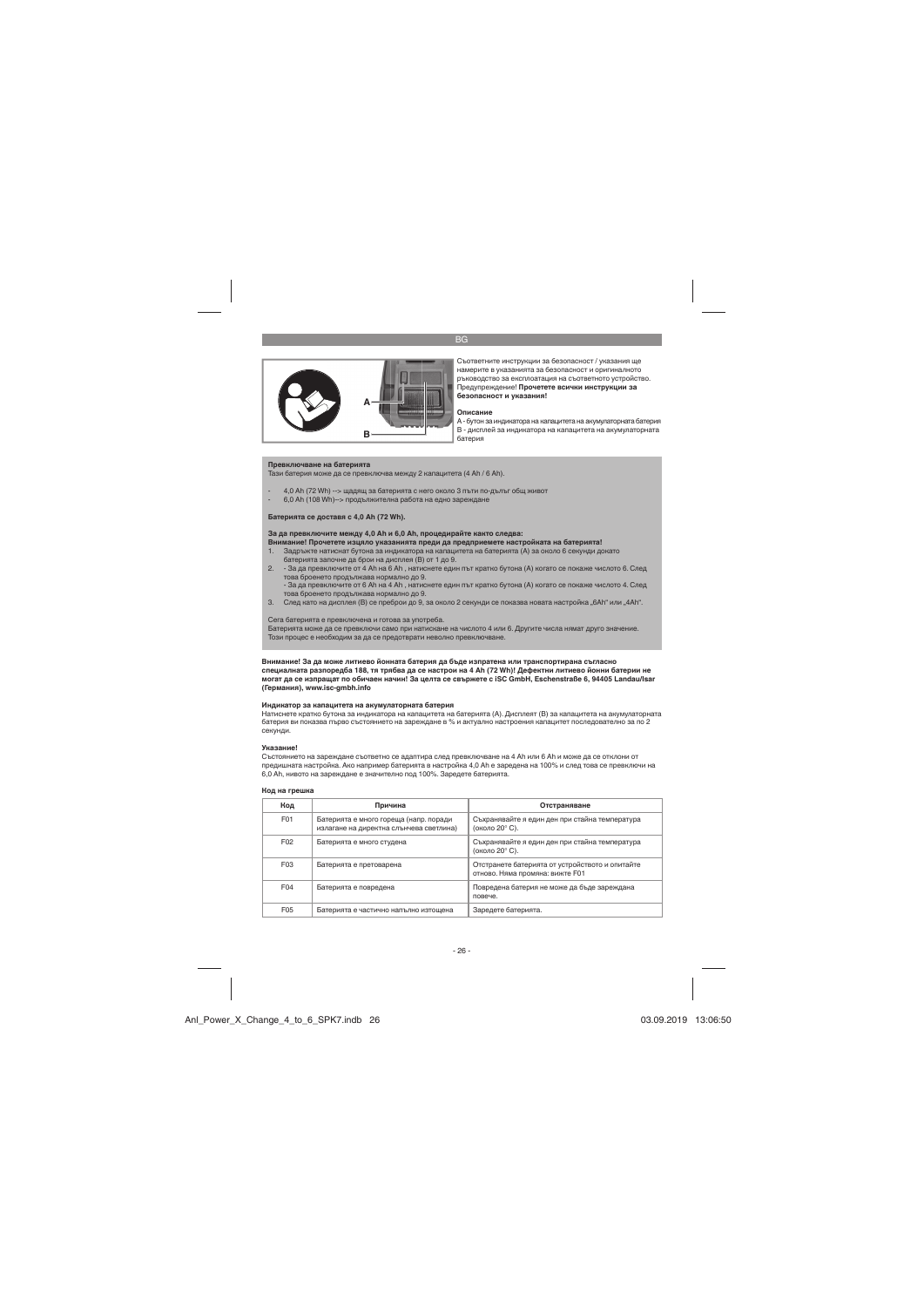

İlgili güvenlik uyarıları / talimatlar, ilgili aletin güvenlik uyarıları ve orijinal kullanma talimatı içinde bulunur. **İkaz! Güvenlik uyarıları ve talimatları dikkatli bir şekilde okuyun!**

**Açıklama**<br>A - Akü şarj kapasitesi göstergesi butonu<br>B - Akü şarj kapasitesi ekranı

**Akü ayarını değiştirme** Bu akünün ayarı değiştirilerek 2 ayrı şarj kapasitesinde (4 Ah / 6 Ah) kullanılabilir.

 $\Box$ 

- 4,0 Ah (72 Wh) --> aküyü koruyan ayar ve bu nedenle 3 kat daha uzun toplam kullanım ömrü 6,0 Ah (108 Wh)--> bir şarj ile uzun çalışma süresi
- **Teslimat durumunda akü 4,0 Ah (72 Wh) değerine ayarlıdır.**

- 
- Akü şarj kapasitesisni 4,0 Ah ve 6,0 Ah değerleri arasında değiştirmek için yapılması gereken işlemler:<br>Dikkatl Akü üzerinde herhangi bir ayar işlemi yapmadan önce kullanma talimatının tamamını okuyun!<br>1. Akü şarj kapasite
	-
- 

Bu durumda akü ayarlanmış ve kullanıma hazırdır. Akü sadece, 4 veya 6 rakamı gösterildiğinde ilgili butona basılarak ayarlanabilir. Diğer rakamların herhangi başka bir anlamı yoktur. Yanlışlıkla başka bir ayarın yapılmaması için bu işlem gereklidir.

Dikkat! Li-lon akülerinin 188 nolu özel yönetmelik uyarınca gönderilebilmesi ve taşınabilmesi için akünün 4 Ah<br>(72 Wh) değerine ayarlanmış olması zorunludur! Arızalı Li-lon akülerinin normal şekilde gönderilmesi yasaktır!<br>

**Akü şarj kapasitesi göstergesi**<br>Akü şarj kapasitesi bulonunu (A) kısaca basın. Akü şarj kapasitesi ekranı (B) önce şarj durumunu % ve ayarlanmış olan<br>anlık şarj kapasitesi değerini arka arkaya 2 saniye süre ile gösterir.

**Uyarı!**<br>Akü 4 Ah veya 6 Ah ayarı na ayarlandıktan sonra şarj durumu otomatik olarak adapte edilir ve bir önceki ayardan farklı ola-<br>bilir. Örneğin 4,0 Ah ayarında akünün şarj durumu % 100 ise ve sonra 6,0 Ah değerine deği

**Arıza kodları**

| Kod             | Sebebi                                                            | Giderilmesi                                                                                   |
|-----------------|-------------------------------------------------------------------|-----------------------------------------------------------------------------------------------|
| F <sub>01</sub> | Akü çok kızgın (örneğin doğrudan güneş<br>isinlarina maruz kalma) | Aküyü bir gün boyunca oda sıcaklığında (yakl. 20° C)<br>saklayın.                             |
| F <sub>02</sub> | Akü çok soğuk                                                     | Aküyü bir gün boyunca oda sıcaklığında (yakl. 20°C)<br>saklayın.                              |
| F <sub>03</sub> | Aküye aşırı yüklenildi                                            | Aküyü aletten çıkarın ve yeniden deneyin. Herhangi bir<br>değişiklik olmadığında: bakınız F01 |
| F <sub>04</sub> | Akü arızalı                                                       | Arızalı bir akünün kullanılmaya devam edilmesi<br>yasaktır.                                   |
| F <sub>05</sub> | Akü kısmen derin deşarj oldu                                      | Aküyü şarj edin                                                                               |

- 27 -

Anl\_Power\_X\_Change\_4\_to\_6\_SPK7.indb 27 03.09.2019 13:06:51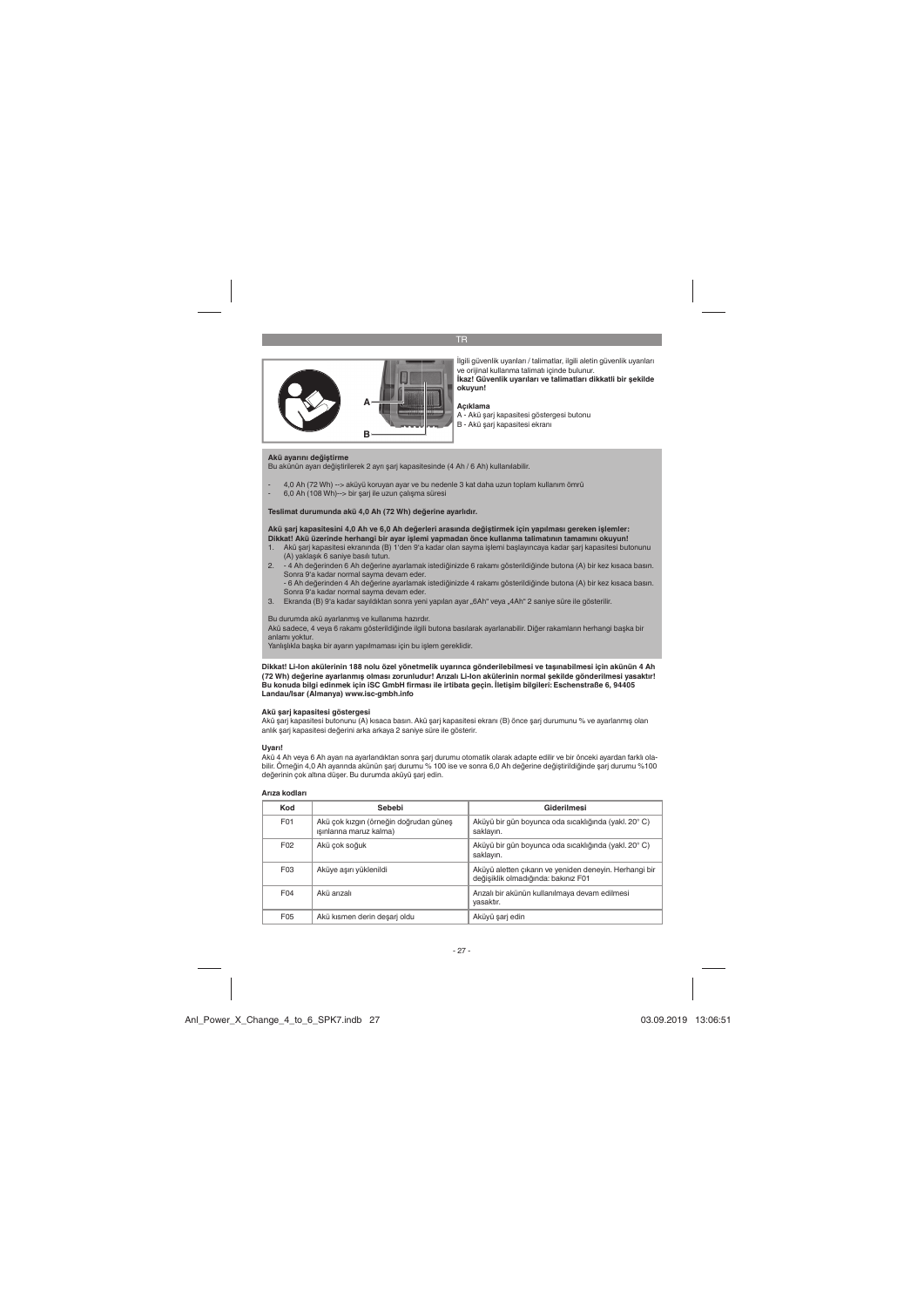

Відповідні вказівки з техніки безпеки / інструкції наведен<br>у розділ вказівки з техніки безпеки і в оригінальному<br>керівництву з експлуатації відповідного пристрою.<br>**Попередження! Уважно прочитайте всі вказівки з**<br>**техніки Опис**

A - Кнопка індикації ємкості акумулятора B - Дисплей індикації ємкості акумулятора

## **Перемикання акумулятора**

икати між двома ємкостями (4 А•г / 6 А•г).

 $\Box$ 

- 4,0 А•г (72 Вт•г) --> щадна для акумулятора, завдяки цьому приблизно в три рази більший загальний термін служби - 6,0 А•г (108 Вт•г)--> довгий час роботи від одного заряду акумулятора
	-

## **Постачається акумулятор з 4,0 A•г (72 Вт•г).**

- 
- 
- 
- для переминания між 4,0 A+r та 6,0 A+r дійте наступним чином:<br>
Увага! Повністю прочитайте інструкції і лише потім налаштовуйте пристрій!<br>
1. Примайте кнопку індикації ємкості акумулятора (А) натиснутою приблизно протягом
- 

Тепер акумулятор переналаштовано і він готовий до експлуатації. Акумулятор може перемикатися лише<br>при натисканні цифр 4 та 6. Інші цифри ніякого значення не мають. Цей процес необхідний, щоб запобігти<br>випадковому перемика

Увага! Щоб літій-іонний акумулятор можна було пересилати чи транспортувати у відповідності до<br>спеціального припису 188, він повинен бути встановлений на 4,0 А•г (72 Вт•г)! Несправні літій-іонні<br>акумулятори більше не можна

**Індикатор ємкості акумулятора**<br>Коротко натисніть кнопку індикатора ємкості акумулятора (А). Дисплей (В) індикатора заряду акумулятора<br>спочатку показує послідовно стан заряду в % і потім поточну встановлену ємкість, кожен

## **Увага!**

Стан заряду відповідно адаптується до 4,0 А•г чи 6,0 А•г і може відрізнятися від попереднього показника. Якщо<br>акумулятор, наприклад, налаштовано на 4,0 А•г і він має показник заряду 100%, а потім він перемикається на 6,0<br>

## **Коди несправностей**

| Код             | Причина                                                                                                 | Спосіб усунення                                                           |
|-----------------|---------------------------------------------------------------------------------------------------------|---------------------------------------------------------------------------|
| F <sub>01</sub> | Акумулятор занадто гарячий (напр.,<br>внаслідок того, що на нього потрапляють<br>прямі сонячні промені) | Зберігайте його протягом доби при кімнатній<br>температурі (прибл. 20°С). |
| F <sub>02</sub> | Акумулятор занадто холодний                                                                             | Зберігайте його протягом доби при кімнатній<br>температурі (прибл. 20°С). |
| F <sub>03</sub> | Акумулятор перевантажений                                                                               | Дістаньте акумулятор з пристрою і повторіть спробу.<br>Без змін: див. F01 |
| F <sub>04</sub> | Акумулятор пошкоджений                                                                                  | Пошкоджений акумулятор більше не можна<br>використовувати.                |
| F <sub>05</sub> | Акумулятор розряджений занадто сильно                                                                   | Зарядіть акумулятор                                                       |

- 28 -

Anl\_Power\_X\_Change\_4\_to\_6\_SPK7.indb 28 03.09.2019 13:06:52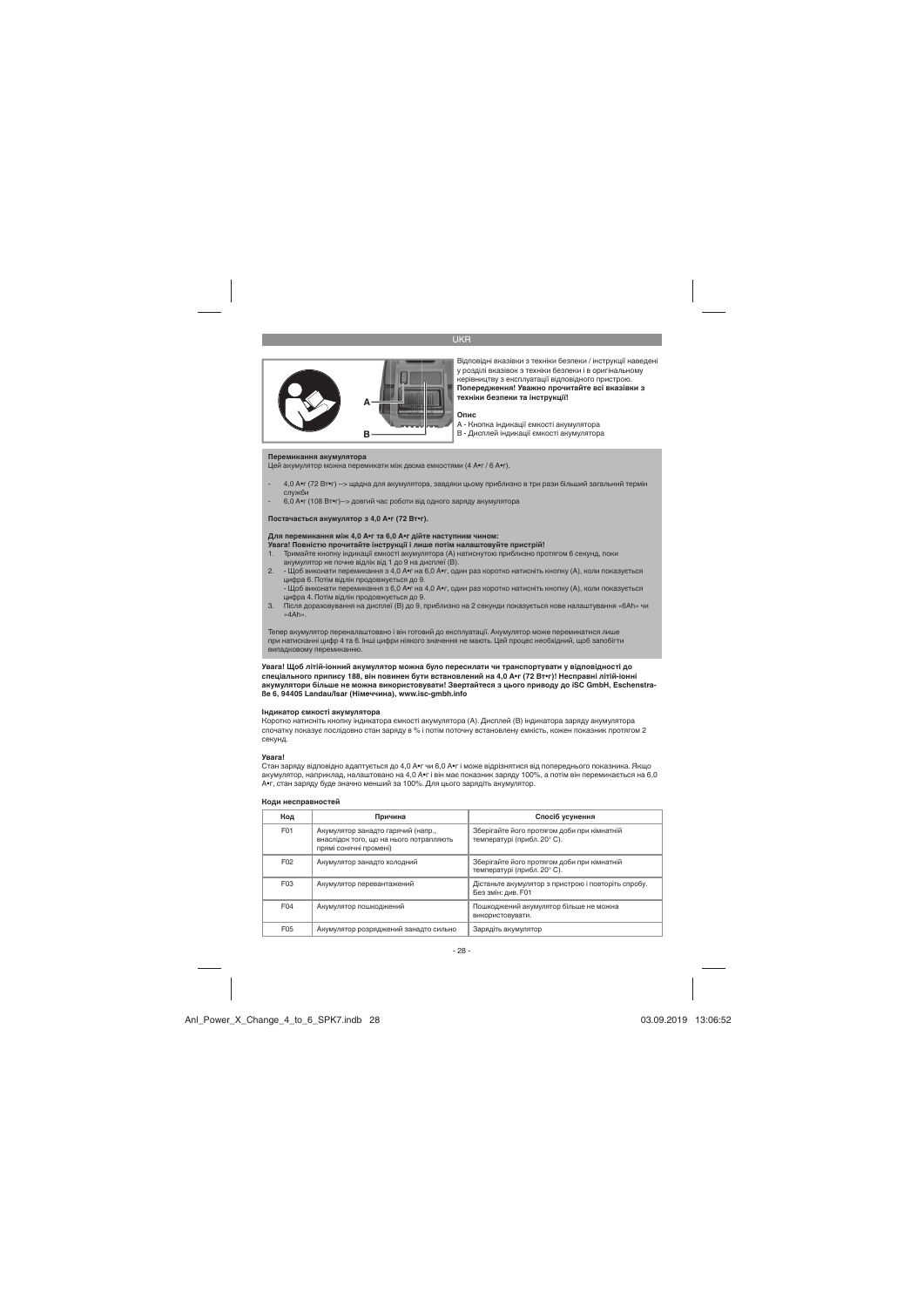| the control of the control of the control of the control of the control of the control of<br>▲ |  |
|------------------------------------------------------------------------------------------------|--|
|                                                                                                |  |
|                                                                                                |  |
|                                                                                                |  |
|                                                                                                |  |
|                                                                                                |  |
|                                                                                                |  |
|                                                                                                |  |
|                                                                                                |  |
| $-29-$                                                                                         |  |
|                                                                                                |  |

Anl\_Power\_X\_Change\_4\_to\_6\_SPK7.indb 29 03.09.2019 13:06:53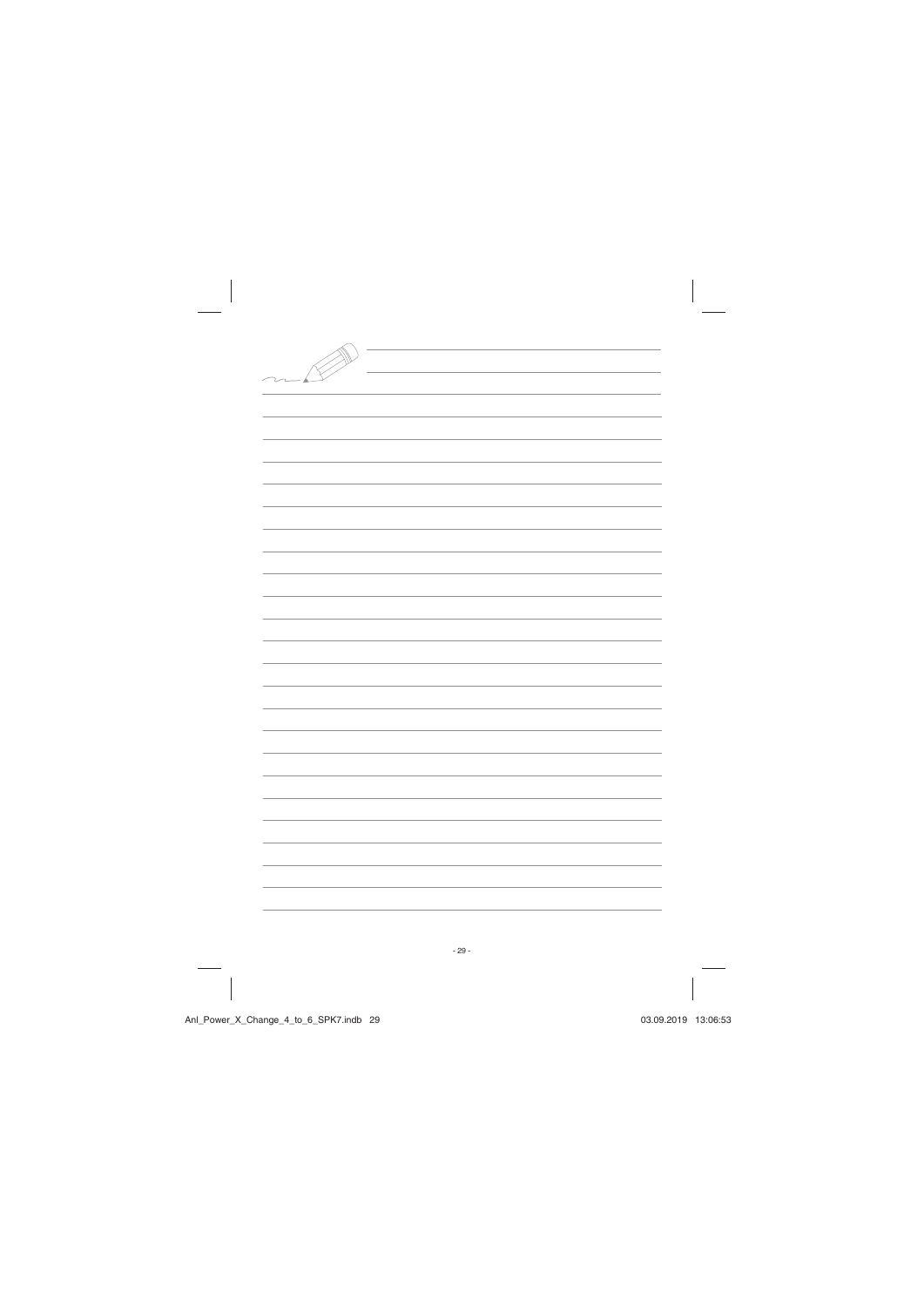| $-30-$ |  |
|--------|--|
|        |  |

Anl\_Power\_X\_Change\_4\_to\_6\_SPK7.indb 30 nl\_Power\_X\_Change\_4\_to\_6\_SPK7.indb 03.09.2019 13:06:53 3.09.2019

 $\begin{array}{c} \hline \end{array}$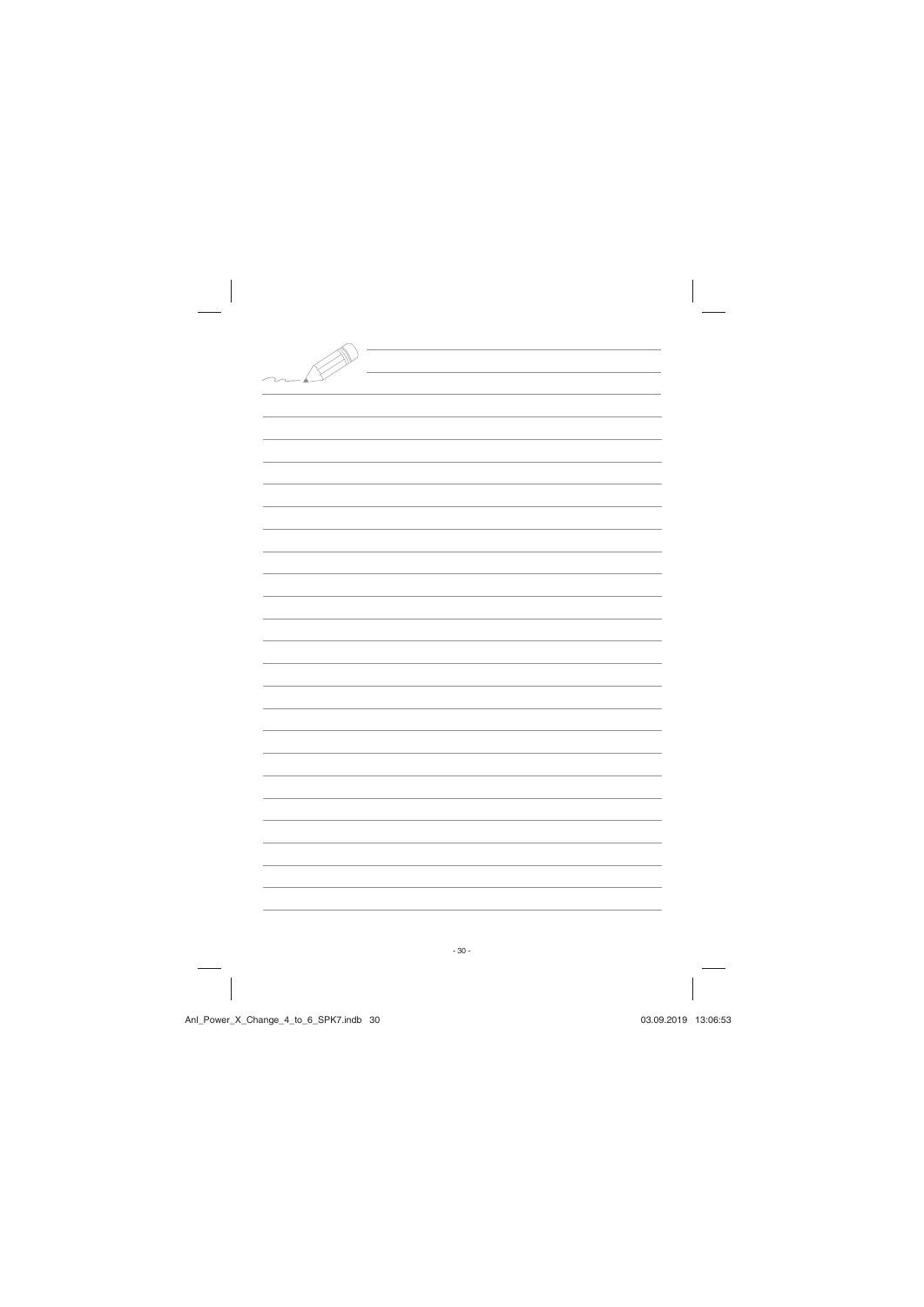| $-31 -$ |  |
|---------|--|

Anl\_Power\_X\_Change\_4\_to\_6\_SPK7.indb 31 03.09.2019 13:06:53

 $\begin{array}{c} \hline \end{array}$